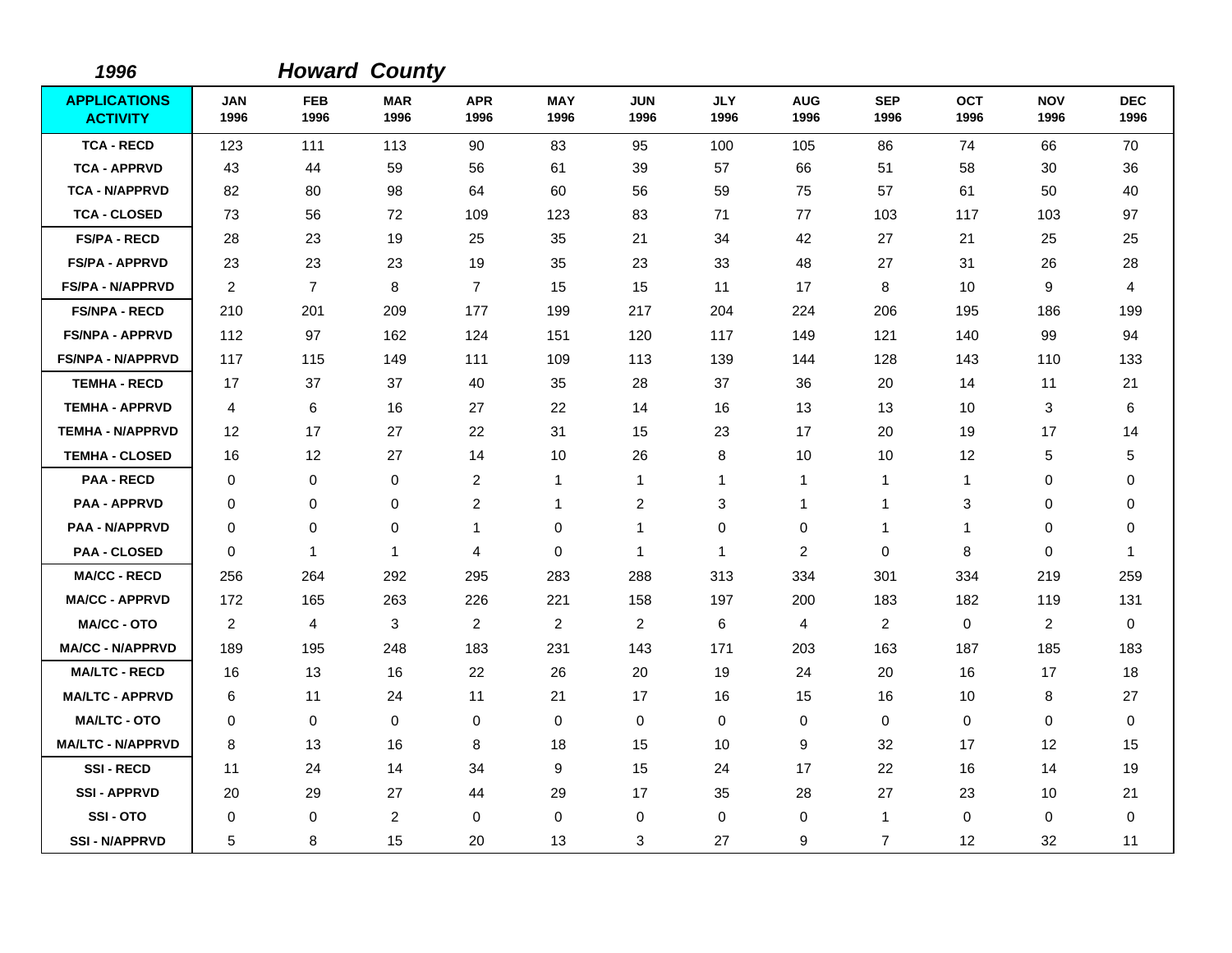| 1996                             |                    |                    | <b>Howard County</b> |                    |                    |                    |                    |                    |                    |                    |                    |                    |
|----------------------------------|--------------------|--------------------|----------------------|--------------------|--------------------|--------------------|--------------------|--------------------|--------------------|--------------------|--------------------|--------------------|
| <b>CASELOAD</b><br><b>COUNTS</b> | <b>JAN</b><br>1996 | <b>FEB</b><br>1996 | <b>MAR</b><br>1996   | <b>APR</b><br>1996 | <b>MAY</b><br>1996 | <b>JUN</b><br>1996 | <b>JLY</b><br>1996 | <b>AUG</b><br>1996 | <b>SEP</b><br>1996 | <b>OCT</b><br>1996 | <b>NOV</b><br>1996 | <b>DEC</b><br>1996 |
| <b>TCA - CASE/PAID</b>           | 1,020              | 1,014              | 1,005                | 985                | 945                | 910                | 908                | 912                | 884                | 883                | 789                | 754                |
| <b>TCA - ADULT/RECIP</b>         | 900                | 896                | 880                  | 859                | 821                | 795                | 797                | 796                | 768                | 719                | 682                | 651                |
| <b>TCA - CHILD/RECIP</b>         | 1,838              | 1,842              | 1,821                | 1,786              | 1,716              | 1,647              | 1,655              | 1,669              | 1,621              | 1,513              | 1,432              | 1,373              |
| <b>TCA - TOTAL/RECIP</b>         | 2,738              | 2,738              | 2,701                | 2,645              | 2,537              | 2,442              | 2,452              | 2,465              | 2,389              | 2,232              | 2,114              | 2,024              |
| <b>TCA - NET/EXPEND</b>          | \$306,605          | \$302,287          | \$299,668            | \$293,185          | \$277,146          | \$267,895          | \$266,996          | \$267,323          | \$260,010          | \$238,449          | \$227,947          | \$219,309          |
| <b>FS/PA - H/HOLD CERT</b>       | 1,174              | 1,169              | 1,142                | 1,110              | 1,119              | 1,114              | 1,115              | 1,115              | 1,089              | 1,045              | 1,042              | 1,006              |
| <b>FS/PA - H/HOLD PART</b>       | 1,171              | 1.168              | 1.141                | 1,110              | 1.117              | 1.111              | 1.112              | 1,114              | 1,085              | 1.043              | 1,040              | 1,004              |
| <b>FS/PA - INDVD PART</b>        | 2,730              | 2,770              | 2,709                | 2,609              | 2,582              | 2,548              | 2,530              | 2,528              | 2,457              | 2,336              | 2,284              | 2,202              |
| <b>FS/NPA - H/HOLD CERT</b>      | 1,104              | 1,108              | 1,169                | 1,179              | 1,152              | 1,138              | 1,120              | 1,153              | 1,144              | 1,163              | 1,139              | 1,152              |
| <b>FS/NPA - H/HOLD PART</b>      | 1,103              | 1,100              | 1,162                | 1,175              | 1,142              | 1.130              | 1,113              | 1,140              | 1,142              | 1,149              | 1,136              | 1,146              |
| <b>FS/NPA - INDVD PART</b>       | 2,698              | 2,676              | 2,804                | 2,848              | 2.780              | 2,704              | 2,697              | 2.766              | 2,793              | 2,798              | 2,835              | 2,842              |
| <b>FS/TOTAL - ISSUED</b>         | \$420,339          | \$422,981          | \$429,377            | \$426,395          | \$417,449          | \$408,564          | \$403,632          | \$411,527          | \$402,427          | \$407,394          | \$392,886          | \$389,311          |
| <b>GPA/PW - CASE/PAID</b>        | 0                  | 0                  | 6                    | 3                  | 2                  | $\overline{2}$     | 4                  | 3                  | 2                  | 3                  | $\mathbf{1}$       | $\overline{2}$     |
| <b>TEMHA - CASE/PAID</b>         | 5                  | 68                 | 83                   | 106                | 107                | 98                 | 133                | 142                | 133                | 135                | 121                | 132                |
| <b>TEMHA - RECIP</b>             | 2                  | 52                 | 67                   | 102                | 85                 | 97                 | 132                | 138                | 131                | 131                | 120                | 131                |
| <b>TEMHA - NET/EXPEND</b>        | (\$45,912)         | \$13,151           | \$7,646              | \$69,882           | \$191              | \$7,200            | \$17,806           | \$6,336            | (\$2,636)          | \$13,181           | \$4,201            | \$19,320           |
| <b>PAA - CASE/PAID</b>           | 69                 | 68                 | 68                   | 71                 | 68                 | 70                 | 73                 | 72                 | 73                 | 69                 | 69                 | 68                 |
| <b>PAA - RECIP</b>               | 69                 | 68                 | 68                   | 71                 | 68                 | 70                 | 73                 | 72                 | 73                 | 69                 | 69                 | 68                 |
| <b>PAA - NET/EXPEND</b>          | \$11,014           | \$10,932           | \$10,932             | \$11,755           | \$10,095           | \$11,415           | \$11,661           | \$11.898           | \$12,183           | \$10,987           | \$10,938           | \$10,642           |
| <b>MA\CC - CUC</b>               | 1.604              | 1,695              | 1,649                | 1.788              | 1,741              | 1,846              | 1,730              | 1,761              | 1,886              | 1,764              | 1,859              | 1,668              |
| <b>MA\CC - SPEND DOWN</b>        | 16                 | 11                 | 14                   | 16                 | 12                 | 11                 | $\overline{7}$     | 9                  | 10                 | 9                  | 13                 | 6                  |
| <b>MA\LTC - CUC</b>              | 311                | 320                | 334                  | 329                | 339                | 350                | 350                | 353                | 342                | 336                | 332                | 335                |
| <b>MA\LTC - SPEND DOWN</b>       | $\mathbf 0$        | $\Omega$           | $\mathbf 0$          | $\mathbf 0$        | $\mathbf 0$        | $\mathbf 0$        | $\Omega$           | 0                  | $\Omega$           | $\Omega$           | $\mathbf 0$        | $\Omega$           |
| <b>SSI-CUC</b>                   | 1,337              | 1,367              | 1,390                | 1,427              | 1,438              | 1,445              | 1,458              | 1,471              | 1,492              | 1,492              | 1,502              | 1,514              |
| <b>TCA - RECONS</b>              | 117                | 146                | 148                  | 119                | 98                 | 101                | 104                | 116                | 114                | 97                 | 70                 | 94                 |
| <b>PAA - RECONS</b>              | $\mathbf 0$        | $\mathbf 0$        | $\mathbf 0$          | $\mathbf 0$        | $\mathbf 0$        | $\mathbf 0$        | $\mathbf 0$        | $\mathbf 0$        | $\mathbf 0$        | 0                  | $\mathbf 0$        | $\mathbf 0$        |
| <b>PA/FS - RECONS</b>            | 142                | 170                | 172                  | 136                | 135                | 134                | 127                | 126                | 130                | 127                | 93                 | 121                |
| <b>NPA/FS - RECONS</b>           | 65                 | 88                 | 96                   | 93                 | 92                 | 74                 | 69                 | 98                 | 96                 | 108                | 71                 | 73                 |
| <b>MA/CC - RECONS</b>            | 74                 | 177                | 151                  | 140                | 108                | 94                 | 88                 | 124                | 138                | 114                | 70                 | 91                 |
| <b>MA/LTC - RECONS</b>           | $\overline{c}$     | $\overline{7}$     | 10                   | 10                 | 8                  | $\overline{7}$     | 3                  | 5                  | 9                  | $\overline{7}$     | 3                  | 4                  |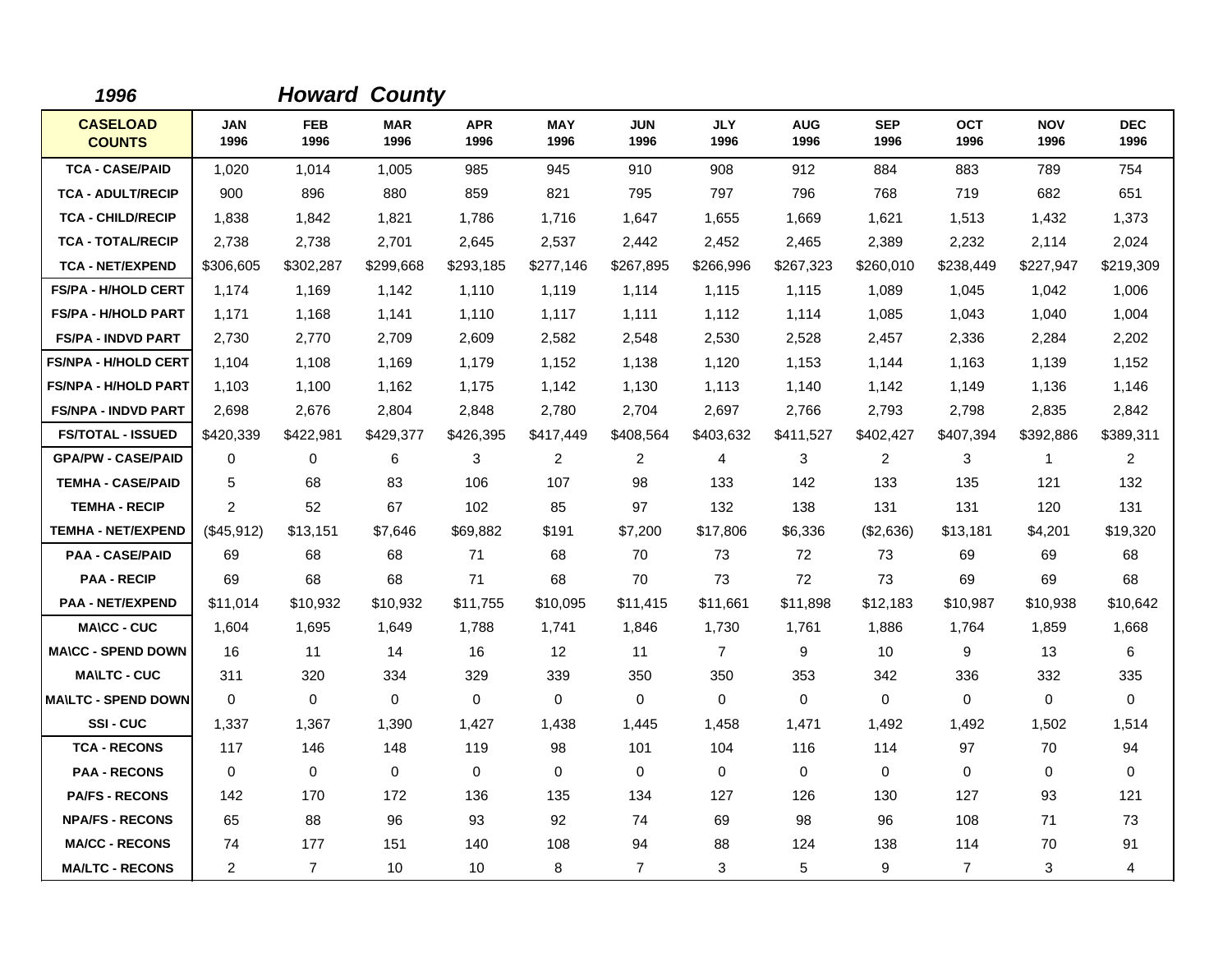| 1997                                   |                    |                    | <b>Howard County</b> |                    |                    |                    |                    |                    |                    |                    |                    |                    |
|----------------------------------------|--------------------|--------------------|----------------------|--------------------|--------------------|--------------------|--------------------|--------------------|--------------------|--------------------|--------------------|--------------------|
| <b>APPLICATIONS</b><br><b>ACTIVITY</b> | <b>JAN</b><br>1997 | <b>FEB</b><br>1997 | <b>MAR</b><br>1997   | <b>APR</b><br>1997 | <b>MAY</b><br>1997 | <b>JUN</b><br>1997 | <b>JLY</b><br>1997 | <b>AUG</b><br>1997 | <b>SEP</b><br>1997 | <b>OCT</b><br>1997 | <b>NOV</b><br>1997 | <b>DEC</b><br>1997 |
| <b>TCA - RECD</b>                      | 84                 | 63                 | 62                   | 71                 | 62                 | 67                 | 82                 | 80                 | 85                 | 81                 | 48                 | 55                 |
| <b>TCA - APPRVD</b>                    | 32                 | 28                 | 37                   | 18                 | 37                 | 25                 | 31                 | 29                 | 29                 | 42                 | 22                 | 24                 |
| <b>TCA - N/APPRVD</b>                  | 60                 | 53                 | 51                   | 44                 | 60                 | 49                 | 55                 | 76                 | 75                 | 63                 | 54                 | 46                 |
| <b>TCA - CLOSED</b>                    | 99                 | 108                | 101                  | 112                | 85                 | 70                 | 62                 | 56                 | 70                 | 84                 | 90                 | 44                 |
| <b>FS/PA - RECD</b>                    | 24                 | 34                 | 29                   | 24                 | 23                 | 24                 | 26                 | 25                 | 30                 | 43                 | 24                 | 25                 |
| <b>FS/PA - APPRVD</b>                  | 29                 | 28                 | 26                   | 18                 | 22                 | 21                 | 23                 | 22                 | 29                 | 34                 | 23                 | 22                 |
| <b>FS/PA - N/APPRVD</b>                | 13                 | 11                 | 15                   | 12                 | 16                 | 13                 | 16                 | 15                 | 18                 | 17                 | 16                 | 12                 |
| <b>FS/NPA - RECD</b>                   | 192                | 178                | 147                  | 175                | 139                | 160                | 186                | 161                | 168                | 160                | 135                | 131                |
| <b>FS/NPA - APPRVD</b>                 | 102                | 77                 | 98                   | 83                 | 57                 | 75                 | 82                 | 99                 | 76                 | 88                 | 64                 | 73                 |
| <b>FS/NPA - N/APPRVD</b>               | 169                | 128                | 105                  | 112                | 112                | 106                | 126                | 145                | 115                | 141                | 99                 | 104                |
| <b>TEMHA - RECD</b>                    | 25                 | 22                 | 13                   | 14                 | 8                  | 19                 | 22                 | 19                 | 22                 | 24                 | 12                 | 18                 |
| <b>TEMHA - APPRVD</b>                  | 10                 | 6                  | 11                   | $\overline{4}$     | $\overline{7}$     | 5                  | 9                  | 11                 | 3                  | 9                  | 6                  | 11                 |
| <b>TEMHA - N/APPRVD</b>                | 18                 | 21                 | 17                   | 6                  | 11                 | 4                  | 18                 | 13                 | 13                 | 20                 | 16                 | 11                 |
| <b>TEMHA - CLOSED</b>                  | 25                 | 8                  | 10                   | 11                 | 17                 | 14                 | 11                 | 12                 | 11                 | 13                 | 5                  | 5                  |
| <b>PAA - RECD</b>                      | -1                 | 2                  | 0                    | 3                  | 0                  | 0                  | $\mathbf{1}$       | 0                  | $\mathbf{1}$       | 0                  | 1                  | $\overline{c}$     |
| <b>PAA - APPRVD</b>                    | $\mathbf 0$        | 3                  | 1                    | 3                  | 0                  | 1                  | 1                  | $\mathbf{1}$       | $\overline{2}$     | 0                  | 2                  | 1                  |
| <b>PAA - N/APPRVD</b>                  | $\mathbf 0$        | $\mathbf 0$        | 0                    | $\mathbf{1}$       | 0                  | $\mathbf 1$        | 0                  | 0                  | $\mathbf 0$        | 0                  | $\mathbf 0$        | $\overline{c}$     |
| <b>PAA - CLOSED</b>                    | $\mathbf 1$        | $\mathbf{1}$       | $\mathbf 1$          | 6                  | 0                  | $\Omega$           | 0                  | $\mathbf{1}$       | $\Omega$           | 3                  | $\mathbf{1}$       | 1                  |
| <b>MA/CC - RECD</b>                    | 313                | 276                | 300                  | 335                | 285                | 341                | 333                | 391                | 393                | 381                | 333                | 318                |
| <b>MA/CC - APPRVD</b>                  | 230                | 197                | 209                  | 189                | 234                | 197                | 231                | 262                | 266                | 240                | 222                | 231                |
| <b>MA/CC - OTO</b>                     | $\mathbf 0$        | 3                  | $\mathbf{1}$         | $\mathbf 0$        | $\overline{2}$     | 3                  | 3                  | 0                  | 2                  | $\mathbf 0$        | $\mathbf{1}$       | $\overline{2}$     |
| <b>MA/CC - N/APPRVD</b>                | 259                | 189                | 207                  | 186                | 240                | 243                | 225                | 282                | 263                | 232                | 241                | 208                |
| <b>MA/LTC - RECD</b>                   | 20                 | 18                 | 11                   | 21                 | 18                 | 16                 | 12                 | 19                 | 26                 | 17                 | 16                 | 16                 |
| <b>MA/LTC - APPRVD</b>                 | 16                 | 23                 | 24                   | 14                 | 8                  | 12                 | 26                 | 25                 | 31                 | 39                 | 18                 | 24                 |
| <b>MA/LTC - OTO</b>                    | $\mathbf 0$        | 0                  | 0                    | 0                  | 0                  | 0                  | 0                  | 0                  | $\mathbf 0$        | 0                  | 0                  | 0                  |
| <b>MA/LTC - N/APPRVD</b>               | 26                 | 18                 | 15                   | 16                 | 10                 | 3                  | 18                 | 21                 | 39                 | 20                 | 32                 | 35                 |
| <b>SSI-RECD</b>                        | 17                 | 20                 | 10                   | $12 \overline{ }$  | 13                 | 11                 | 9                  | $12 \overline{ }$  | 18                 | 9                  | 19                 | 11                 |
| <b>SSI-APPRVD</b>                      | 32                 | 34                 | 36                   | 21                 | 41                 | 33                 | 17                 | 22                 | 31                 | 20                 | 25                 | 25                 |
| SSI-OTO                                | $\mathbf 0$        | 0                  | 0                    | $\mathbf 0$        | 0                  | $\mathbf 0$        | 1                  | 0                  | $\mathbf 0$        | $\mathbf{1}$       | $\mathbf 0$        | 0                  |
| <b>SSI-N/APPRVD</b>                    | 16                 | 15                 | 20                   | 14                 | 26                 | 27                 | 6                  | 8                  | 21                 | 9                  | 8                  | 12                 |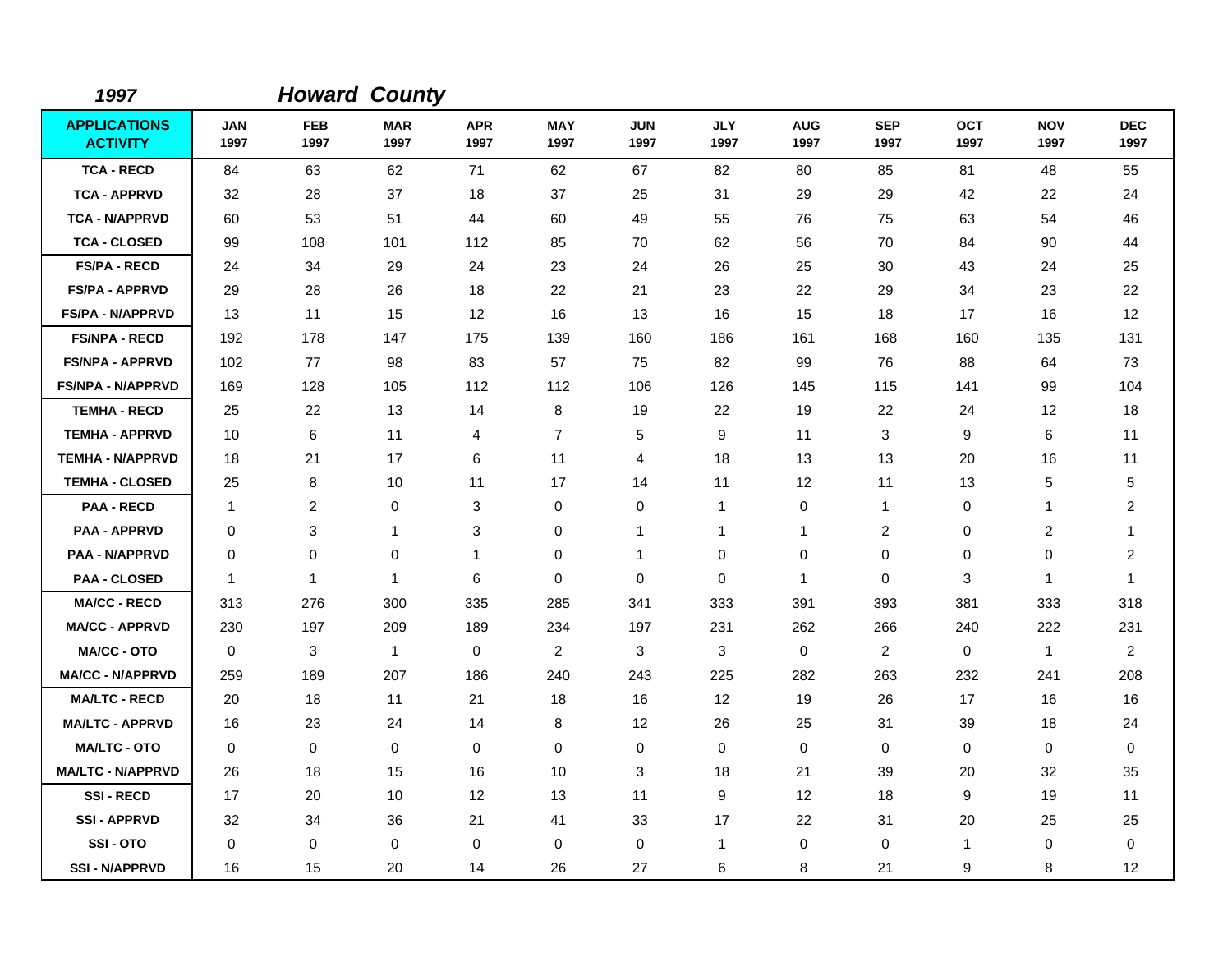| 1997                             |                    |             | <b>Howard County</b> |                    |                    |                    |                    |                    |                    |                    |                    |                    |
|----------------------------------|--------------------|-------------|----------------------|--------------------|--------------------|--------------------|--------------------|--------------------|--------------------|--------------------|--------------------|--------------------|
| <b>CASELOAD</b><br><b>COUNTS</b> | <b>JAN</b><br>1997 | FEB<br>1997 | <b>MAR</b><br>1997   | <b>APR</b><br>1997 | <b>MAY</b><br>1997 | <b>JUN</b><br>1997 | <b>JLY</b><br>1997 | <b>AUG</b><br>1997 | <b>SEP</b><br>1997 | <b>OCT</b><br>1997 | <b>NOV</b><br>1997 | <b>DEC</b><br>1997 |
| <b>TCA - CASE/PAID</b>           | 709                | 653         | 607                  | 533                | 516                | 487                | 473                | 453                | 426                | 400                | 366                | 356                |
| <b>TCA - ADULT/RECIP</b>         | 623                | 577         | 509                  | 439                | 419                | 396                | 392                | 358                | 327                | 302                | 271                | 265                |
| <b>TCA - CHILD/RECIP</b>         | 1,326              | 1,241       | 1,112                | 977                | 968                | 893                | 900                | 836                | 787                | 740                | 690                | 659                |
| <b>TCA - TOTAL/RECIP</b>         | 1,949              | 1,818       | 1,621                | 1,416              | 1,387              | 1,289              | 1,292              | 1,194              | 1,114              | 1,042              | 961                | 924                |
| <b>TCA - NET/EXPEND</b>          | \$206,746          | \$192,144   | \$179,631            | \$152,914          | \$147,009          | \$143,980          | \$149,429          | \$137,457          | \$124,430          | \$120,552          | \$103,779          | \$106,249          |
| FS/PA - H/HOLD CERT              | 960                | 895         | 858                  | 802                | 764                | 735                | 717                | 708                | 675                | 639                | 606                | 600                |
| <b>FS/PA - H/HOLD PART</b>       | 958                | 895         | 857                  | 800                | 764                | 734                | 714                | 706                | 674                | 637                | 603                | 600                |
| <b>FS/PA - INDVD PART</b>        | 2,093              | 1,903       | 1,792                | 1,611              | 1,531              | 1,444              | 1,431              | 1,390              | 1,329              | 1,229              | 1,108              | 1,094              |
| <b>FS/NPA - H/HOLD CERT</b>      | 1,170              | 1,176       | 1,170                | 1,178              | 1,144              | 1,163              | 1,165              | 1,174              | 1,133              | 1,112              | 1,082              | 1,063              |
| <b>FS/NPA - H/HOLD PART</b>      | 1,163              | 1,174       | 1,167                | 1,174              | 1,141              | 1,155              | 1,159              | 1,170              | 1,129              | 1,107              | 1,077              | 1,058              |
| <b>FS/NPA - INDVD PART</b>       | 2,882              | 2,927       | 2,948                | 3,003              | 2,938              | 2,991              | 2,999              | 3,045              | 2,953              | 2,927              | 2,893              | 2,846              |
| <b>FS/TOTAL - ISSUED</b>         | \$375,910          | \$365,553   | \$353,586            | \$339,131          | \$325,217          | \$320,403          | \$313,607          | \$311,571          | \$300,552          | \$297,845          | \$283,730          | \$277,792          |
| <b>GPA/PW - CASE/PAID</b>        | $\mathbf 0$        | 0           | 4                    | 1                  | 4                  | $\mathbf{1}$       | $\overline{2}$     | 0                  | 0                  | 0                  | 0                  | 0                  |
| <b>TEMHA - CASE/PAID</b>         | 119                | 115         | 114                  | 108                | 99                 | 91                 | 92                 | 95                 | 84                 | 92                 | 88                 | 98                 |
| <b>TEMHA - RECIP</b>             | 118                | 114         | 114                  | 108                | 98                 | 87                 | 92                 | 94                 | 83                 | 91                 | 88                 | 95                 |
| <b>TEMHA - NET/EXPEND</b>        | \$17,786           | \$10,957    | \$26,477             | \$5,923            | $-$9,502$          | \$7,780            | \$13,105           | $-$7,862$          | \$20,545           | \$13,917           | \$10,367           | $-$ \$6,028        |
| <b>PAA - CASE/PAID</b>           | 67                 | 70          | 71                   | 68                 | 66                 | 67                 | 70                 | 71                 | 73                 | 68                 | 72                 | 72                 |
| <b>PAA - RECIP</b>               | 67                 | 70          | 71                   | 68                 | 66                 | 67                 | 70                 | 71                 | 73                 | 68                 | 72                 | 72                 |
| <b>PAA - NET/EXPEND</b>          | \$10,202           | \$10,008    | \$10,532             | \$11,935           | \$10,117           | \$10,682           | \$11,024           | \$11,114           | \$11,300           | \$10,287           | \$10,650           | \$10,795           |
| <b>MA\CC - CUC</b>               | 1,749              | 1,891       | 1,817                | 1,947              | 1,885              | 2,025              | 2,033              | 2,098              | 2,317              | 2,240              | 2,412              | 2,341              |
| <b>MA\CC - SPEND DOWN</b>        | 11                 | 16          | 10                   | 15                 | 12                 | 16                 | $12 \overline{ }$  | 12                 | 13                 | 9                  | 13                 | 10                 |
| <b>MAILTC - CUC</b>              | 331                | 345         | 342                  | 339                | 331                | 335                | 328                | 332                | 354                | 359                | 372                | 390                |
| <b>MAILTC - SPEND DOWN</b>       | $\Omega$           | $\Omega$    | $\mathbf 0$          | $\Omega$           | 0                  | $\Omega$           | $\Omega$           | 0                  | $\Omega$           | $\Omega$           | $\mathbf 0$        | $\Omega$           |
| SSI-CUC                          | 1,527              | 1,557       | 1,579                | 1,587              | 1,626              | 1,652              | 1,656              | 1,667              | 1,685              | 1,655              | 1,678              | 1,685              |
| <b>TCA - RECONS</b>              | 109                | 75          | 70                   | 41                 | 42                 | 37                 | 46                 | 37                 | 30                 | 31                 | 37                 | 33                 |
| <b>PAA - RECONS</b>              | $\Omega$           | 0           | $\Omega$             | $\Omega$           | $\mathbf 0$        | $\Omega$           | $\Omega$           | 0                  | $\Omega$           | $\Omega$           | $\mathbf 0$        | $\mathbf 0$        |
| <b>PA/FS - RECONS</b>            | 149                | 96          | 95                   | 71                 | 79                 | 68                 | 82                 | 64                 | 64                 | 67                 | 68                 | 53                 |
| <b>NPA/FS - RECONS</b>           | 102                | 103         | 114                  | 109                | 91                 | 100                | 105                | 70                 | 99                 | 79                 | 90                 | 91                 |
| <b>MA/CC - RECONS</b>            | 116                | 123         | 112                  | 105                | 118                | 108                | 143                | 95                 | 127                | 138                | 105                | 125                |
| <b>MA/LTC - RECONS</b>           | 5                  | 5           | $\overline{2}$       | 8                  | $\overline{7}$     | $\overline{7}$     | 5                  | 3                  | 5                  | 8                  | 3                  | 4                  |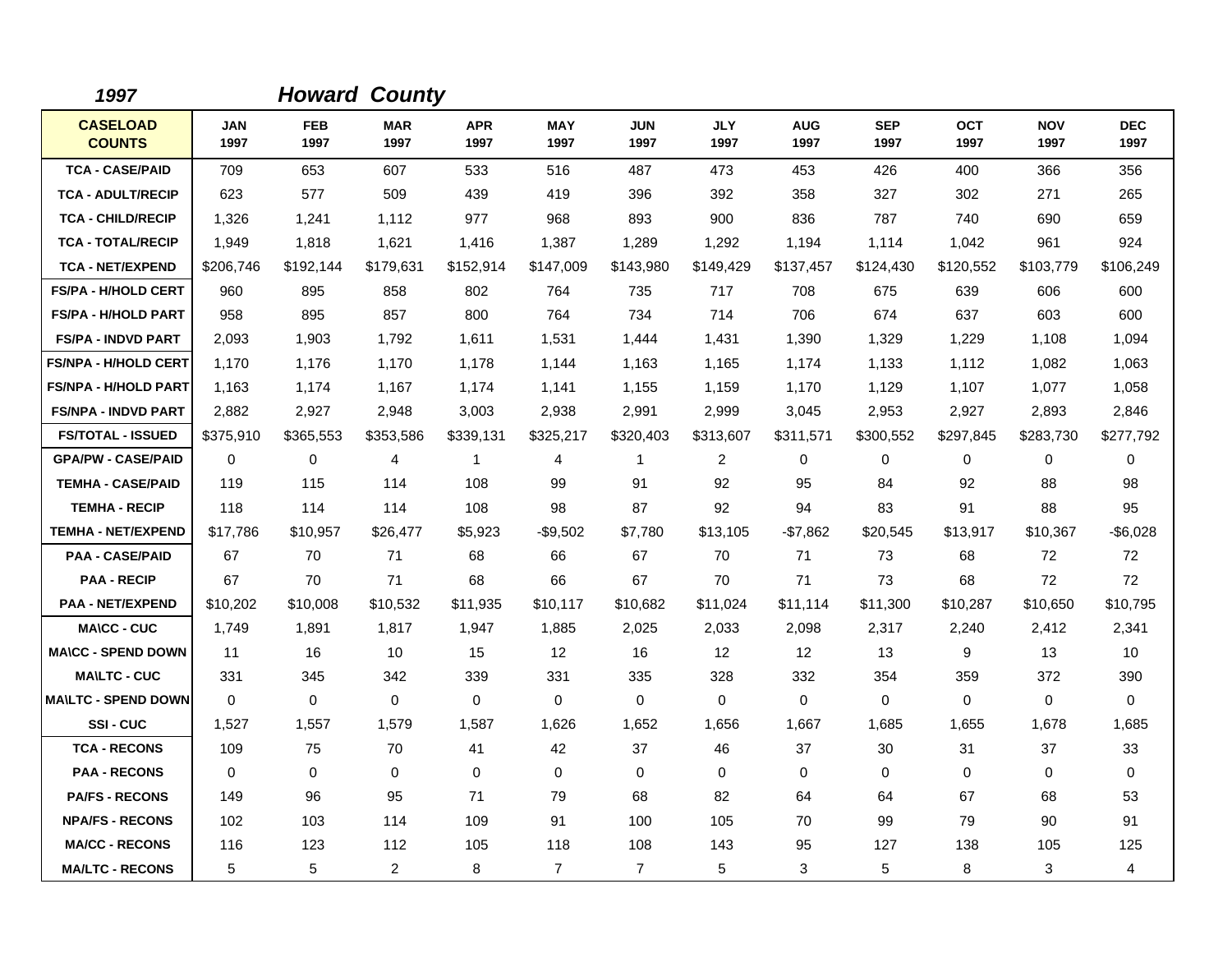| 1998                                   |                    |                    | <b>Howard County</b> |                    |                    |                    |                    |                    |                    |                    |                    |                    |
|----------------------------------------|--------------------|--------------------|----------------------|--------------------|--------------------|--------------------|--------------------|--------------------|--------------------|--------------------|--------------------|--------------------|
| <b>APPLICATIONS</b><br><b>ACTIVITY</b> | <b>JAN</b><br>1998 | <b>FEB</b><br>1998 | <b>MAR</b><br>1998   | <b>APR</b><br>1998 | <b>MAY</b><br>1998 | <b>JUN</b><br>1998 | <b>JLY</b><br>1998 | <b>AUG</b><br>1998 | <b>SEP</b><br>1998 | <b>OCT</b><br>1998 | <b>NOV</b><br>1998 | <b>DEC</b><br>1998 |
| <b>TCA - RECD</b>                      | 84                 | 70                 | 57                   | 48                 | 64                 | 74                 | 69                 | 69                 | 71                 | 47                 | 46                 | 44                 |
| <b>TCA - APPRVD</b>                    | 28                 | 40                 | 27                   | 25                 | 21                 | 29                 | 40                 | 36                 | 33                 | 24                 | 21                 | 27                 |
| <b>TCA - N/APPRVD</b>                  | 40                 | 57                 | 54                   | 36                 | 53                 | 35                 | 61                 | 40                 | 63                 | 47                 | 38                 | 42                 |
| <b>TCA - CLOSED</b>                    | 57                 | 52                 | 52                   | 52                 | 44                 | 48                 | 48                 | 40                 | 36                 | 40                 | 64                 | 46                 |
| <b>FS/PA - RECD</b>                    | 30                 | 27                 | 22                   | 22                 | 10                 | 17                 | 26                 | 22                 | 29                 | 31                 | 31                 | 25                 |
| <b>FS/PA - APPRVD</b>                  | 19                 | 29                 | 28                   | 16                 | 17                 | 20                 | 26                 | 19                 | 19                 | 14                 | 40                 | 37                 |
| <b>FS/PA - N/APPRVD</b>                | 11                 | 16                 | 12                   | 3                  | 11                 | 5                  | 10                 | 14                 | 12                 | 14                 | 9                  | 17                 |
| <b>FS/NPA - RECD</b>                   | 181                | 154                | 183                  | 120                | 155                | 171                | 177                | 174                | 160                | 200                | 124                | 124                |
| <b>FS/NPA - APPRVD</b>                 | 77                 | 94                 | 76                   | 81                 | 83                 | 100                | 97                 | 103                | 93                 | 89                 | 73                 | 82                 |
| <b>FS/NPA - N/APPRVD</b>               | 102                | 121                | 114                  | 109                | 102                | 89                 | 128                | 122                | 141                | 94                 | 115                | 93                 |
| <b>TEMHA - RECD</b>                    | 27                 | $\overline{7}$     | 16                   | 17                 | 12                 | 16                 | 21                 | 19                 | 21                 | 26                 | 25                 | 22                 |
| <b>TEMHA - APPRVD</b>                  | 6                  | $\overline{7}$     | 6                    | $\overline{4}$     | 6                  | 6                  | 6                  | $\overline{7}$     | 8                  | 12                 | 13                 | 12                 |
| <b>TEMHA - N/APPRVD</b>                | 8                  | 18                 | $\overline{7}$       | 13                 | 18                 | $\overline{7}$     | 12                 | 20                 | 16                 | 16                 | 23                 | 20                 |
| <b>TEMHA - CLOSED</b>                  | 28                 | $\overline{7}$     | 14                   | $\overline{7}$     | 8                  | $\overline{7}$     | 5                  | 8                  | 8                  | 8                  | 9                  | 9                  |
| <b>PAA - RECD</b>                      | $\overline{2}$     | 3                  | $\mathbf{1}$         | 0                  | 1                  | 5                  | 0                  | 0                  | 0                  | 1                  | $\mathbf{1}$       | 6                  |
| <b>PAA - APPRVD</b>                    | 2                  | 4                  | 1                    | $\mathbf{1}$       | 1                  | $\overline{7}$     | 1                  | 0                  | 2                  | 1                  | $\overline{2}$     | 5                  |
| <b>PAA - N/APPRVD</b>                  | 0                  | 1                  | 0                    | 0                  | 1                  | 0                  | 0                  | 0                  | $\mathbf 0$        | 0                  | 0                  | 0                  |
| <b>PAA - CLOSED</b>                    | $\mathbf{1}$       | $\mathbf 1$        | 3                    | $\overline{2}$     | 0                  | $\overline{c}$     | 3                  | 2                  | 3                  | $\mathbf{1}$       | $\overline{2}$     | 4                  |
| <b>MA/CC - RECD</b>                    | 397                | 306                | 352                  | 359                | 363                | 440                | 421                | 433                | 403                | 499                | 397                | 358                |
| <b>MA/CC - APPRVD</b>                  | 231                | 242                | 226                  | 289                | 314                | 287                | 398                | 312                | 381                | 417                | 366                | 380                |
| <b>MA/CC - OTO</b>                     | 4                  | 0                  | $\overline{c}$       | 3                  | 5                  | $\mathbf{1}$       | $\mathbf{1}$       | $\mathbf{1}$       | 5                  | $\overline{c}$     | $\mathbf{1}$       | 5                  |
| <b>MA/CC - N/APPRVD</b>                | 201                | 209                | 182                  | 185                | 229                | 178                | 267                | 194                | 219                | 258                | 229                | 196                |
| <b>MA/LTC - RECD</b>                   | 13                 | 16                 | 17                   | 17                 | 16                 | 14                 | 20                 | 9                  | 11                 | 23                 | 11                 | 9                  |
| <b>MA/LTC - APPRVD</b>                 | 25                 | 12                 | 16                   | 25                 | 28                 | 22                 | 26                 | 17                 | 18                 | 16                 | 13                 | 11                 |
| <b>MA/LTC - OTO</b>                    | 0                  | 0                  | 0                    | 0                  | 0                  | $\mathbf 0$        | 0                  | 0                  | 0                  | 0                  | 0                  | 0                  |
| <b>MA/LTC - N/APPRVD</b>               | 19                 | 18                 | 31                   | 17                 | 35                 | 21                 | 27                 | 19                 | 22                 | 15                 | 19                 | 13                 |
| <b>SSI-RECD</b>                        | 19                 | 12                 | 19                   | 12                 | 11                 | 15                 | 19                 | 10                 | 10                 | 19                 | 15                 | 16                 |
| <b>SSI-APPRVD</b>                      | 33                 | 36                 | 21                   | 30                 | 18                 | 18                 | 36                 | 17                 | 19                 | 30                 | 28                 | 26                 |
| SSI-OTO                                | 0                  | 0                  | 0                    | $\mathbf 0$        | 0                  | $\mathbf 0$        | 1                  | 0                  | $\mathbf 0$        | 0                  | 0                  | 0                  |
| <b>SSI - N/APPRVD</b>                  | 17                 | 10                 | 13                   | 17                 | 8                  | 10                 | 10                 | 9                  | 10                 | 21                 | 16                 | 24                 |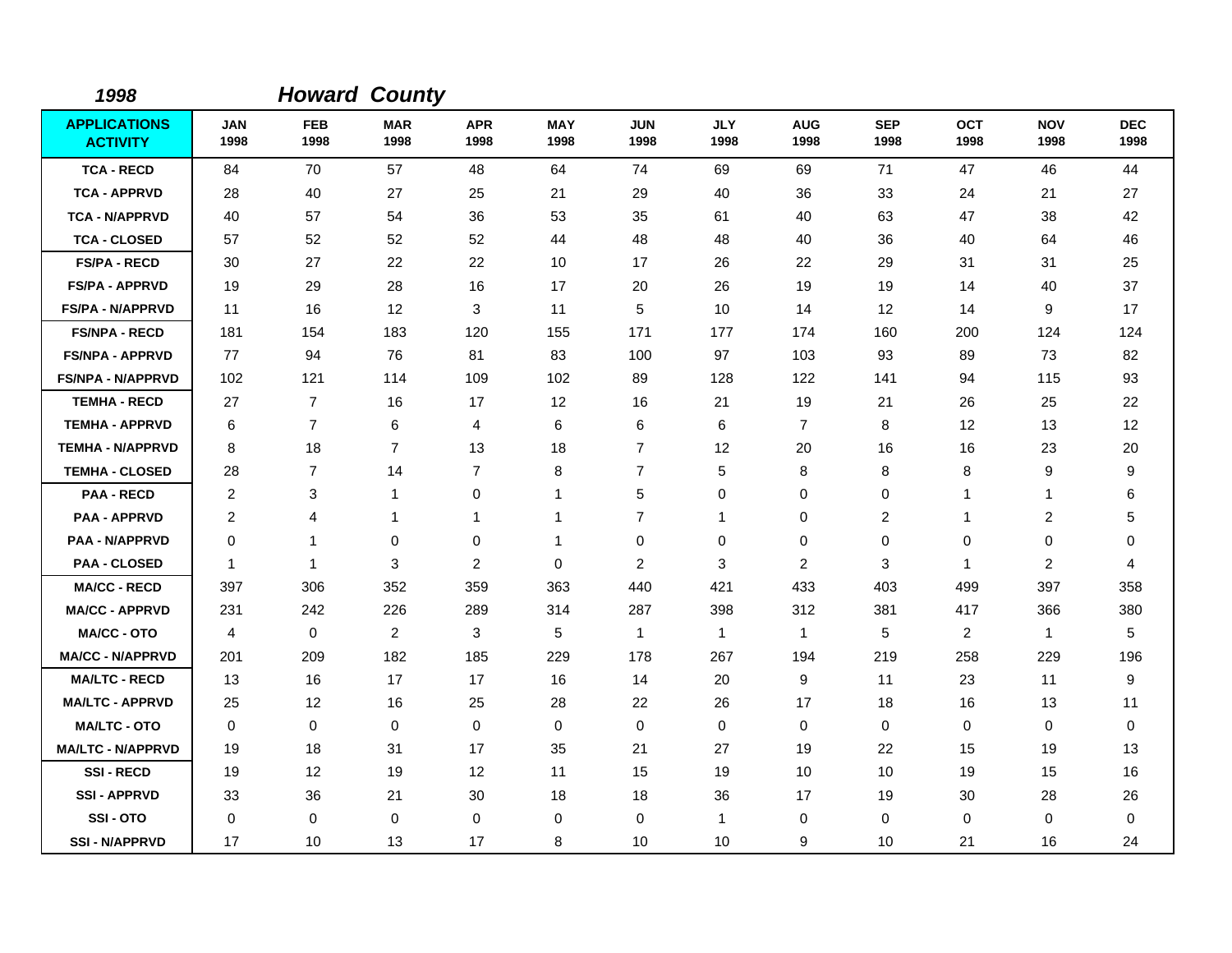| 1998                             |                    |                    | <b>Howard County</b> |                    |                    |                    |                    |                    |                    |                    |                    |                    |
|----------------------------------|--------------------|--------------------|----------------------|--------------------|--------------------|--------------------|--------------------|--------------------|--------------------|--------------------|--------------------|--------------------|
| <b>CASELOAD</b><br><b>COUNTS</b> | <b>JAN</b><br>1998 | <b>FEB</b><br>1998 | <b>MAR</b><br>1998   | <b>APR</b><br>1998 | <b>MAY</b><br>1998 | <b>JUN</b><br>1998 | <b>JLY</b><br>1998 | <b>AUG</b><br>1998 | <b>SEP</b><br>1998 | <b>OCT</b><br>1998 | <b>NOV</b><br>1998 | <b>DEC</b><br>1998 |
| <b>TCA - CASE/PAID</b>           | 353                | 370                | 346                  | 335                | 330                | 315                | 323                | 327                | 328                | 327                | 291                | 287                |
| <b>TCA - ADULT/RECIP</b>         | 248                | 262                | 240                  | 233                | 224                | 206                | 199                | 223                | 215                | 208                | 178                | 178                |
| <b>TCA - CHILD/RECIP</b>         | 625                | 653                | 594                  | 584                | 576                | 528                | 513                | 556                | 551                | 560                | 496                | 499                |
| <b>TCA - TOTAL/RECIP</b>         | 873                | 915                | 834                  | 817                | 800                | 734                | 712                | 779                | 766                | 768                | 674                | 677                |
| <b>TCA - NET/EXPEND</b>          | \$96,287           | \$100,802          | \$96,972             | \$88,485           | \$87,425           | \$81,955           | \$81,241           | \$88,877           | \$88,507           | \$90,094           | \$79,796           | \$78,284           |
| <b>FS/PA - H/HOLD CERT</b>       | 580                | 584                | 581                  | 574                | 575                | 573                | 567                | 554                | 562                | 564                | 583                | 587                |
| <b>FS/PA - H/HOLD PART</b>       | 575                | 576                | 578                  | 572                | 573                | 570                | 563                | 552                | 558                | 564                | 583                | 586                |
| <b>FS/PA - INDVD PART</b>        | 1,059              | 1,030              | 1,029                | 2,632              | 998                | 1,005              | 990                | 962                | 950                | 951                | 968                | 947                |
| <b>FS/NPA - H/HOLD CERT</b>      | 1,039              | 1,032              | 1,017                | 1,014              | 978                | 981                | 989                | 1,017              | 951                | 942                | 936                | 943                |
| <b>FS/NPA - H/HOLD PART</b>      | 1,035              | 1,030              | 1,011                | 1,002              | 968                | 969                | 986                | 1,013              | 940                | 936                | 935                | 938                |
| <b>FS/NPA - INDVD PART</b>       | 2,761              | 2,711              | 2,665                | 2,632              | 2,551              | 2,545              | 2,603              | 2,660              | 950                | 2,486              | 2,470              | 2,448              |
| <b>FS/TOTAL - ISSUED</b>         | \$262,480          | \$260,911          | \$257,117            | \$253,664          | \$245,058          | \$242,437          | \$243,440          | \$242,260          | \$229,122          | \$246,345          | \$241,254          | \$233,287          |
| <b>GPA/PW - CASE/PAID</b>        | 0                  | 0                  | 0                    | 0                  | 0                  | 0                  | 0                  | 0                  | 0                  | 0                  | 0                  | 0                  |
| <b>TEMHA - CASE/PAID</b>         | 84                 | 96                 | 81                   | 79                 | 87                 | 87                 | 76                 | 79                 | 81                 | 89                 | 98                 | 108                |
| <b>TEMHA - RECIP</b>             | 83                 | 92                 | 77                   | 78                 | 81                 | 81                 | 75                 | 79                 | 79                 | 89                 | 97                 | 105                |
| <b>TEMHA - NET/EXPEND</b>        | (\$2,973)          | \$2,000            | \$9,843              | \$4,016            | \$9,645            | \$8,562            | (\$6,881)          | \$11,280           | (\$2,091)          | \$17,513           | \$4,930            | \$14,881           |
| <b>PAA - CASE/PAID</b>           | 73                 | 78                 | 75                   | 74                 | 74                 | 74                 | 127                | 75                 | 76                 | 74                 | 75                 | 78                 |
| <b>PAA - RECIP</b>               | 73                 | 78                 | 75                   | 74                 | 74                 | 74                 | 127                | 75                 | 76                 | 74                 | 75                 | 78                 |
| <b>PAA - NET/EXPEND</b>          | \$10,806           | \$10,491           | \$10,252             | \$10,212           | \$9,414            | \$11,205           | \$20,889           | \$10,319           | \$10,337           | \$10,231           | \$10,151           | \$11,268           |
| <b>MA\CC - CUC</b>               | 2,368              | 2,515              | 2,354                | 2,565              | 2,478              | 2,710              | 2,728              | 2,711              | 2,964              | 2,926              | 3,149              | 3,054              |
| <b>MA\CC - SPEND DOWN</b>        | 12                 | 14                 | 9                    | 13                 | 14                 | 19                 | 18                 | 13                 | 17                 | 15                 | 15                 | $\overline{7}$     |
| <b>MA\LTC - CUC</b>              | 400                | 407                | 408                  | 423                | 425                | 433                | 421                | 426                | 423                | 399                | 390                | 382                |
| <b>MAILTC - SPEND DOWN</b>       | $\Omega$           | $\Omega$           | $\mathbf 0$          | $\Omega$           | $\Omega$           | $\Omega$           | $\Omega$           | 0                  | $\Omega$           | $\Omega$           | $\mathbf 0$        | $\Omega$           |
| SSI-CUC                          | 1.711              | 1,738              | 1,734                | 1,754              | 1,693              | 1,701              | 1,715              | 1,729              | 1,744              | 1,759              | 1,785              | 1,792              |
| <b>TCA - RECONS</b>              | 42                 | 49                 | 23                   | 29                 | 16                 | 24                 | 31                 | 27                 | 10                 | 21                 | 13                 | 22                 |
| <b>PAA - RECONS</b>              | $\Omega$           | 0                  | $\mathbf 0$          | $\mathbf 0$        | 0                  | $\mathbf 0$        | 0                  | 0                  | $\mathbf 0$        | 0                  | 0                  | 0                  |
| <b>PA/FS - RECONS</b>            | 74                 | 75                 | 59                   | 42                 | 50                 | 61                 | 58                 | 51                 | 45                 | 56                 | 46                 | 62                 |
| <b>NPA/FS - RECONS</b>           | 88                 | 105                | 72                   | 74                 | 86                 | 76                 | 95                 | 82                 | 73                 | 99                 | 108                | 95                 |
| <b>MA/CC - RECONS</b>            | 124                | 224                | 112                  | 113                | 148                | 156                | 170                | 146                | 196                | 248                | 171                | 201                |
| <b>MA/LTC - RECONS</b>           | 6                  | 8                  | 4                    | 4                  | 4                  | 10                 | 4                  | 4                  | 6                  | 14                 | 6                  | $\overline{2}$     |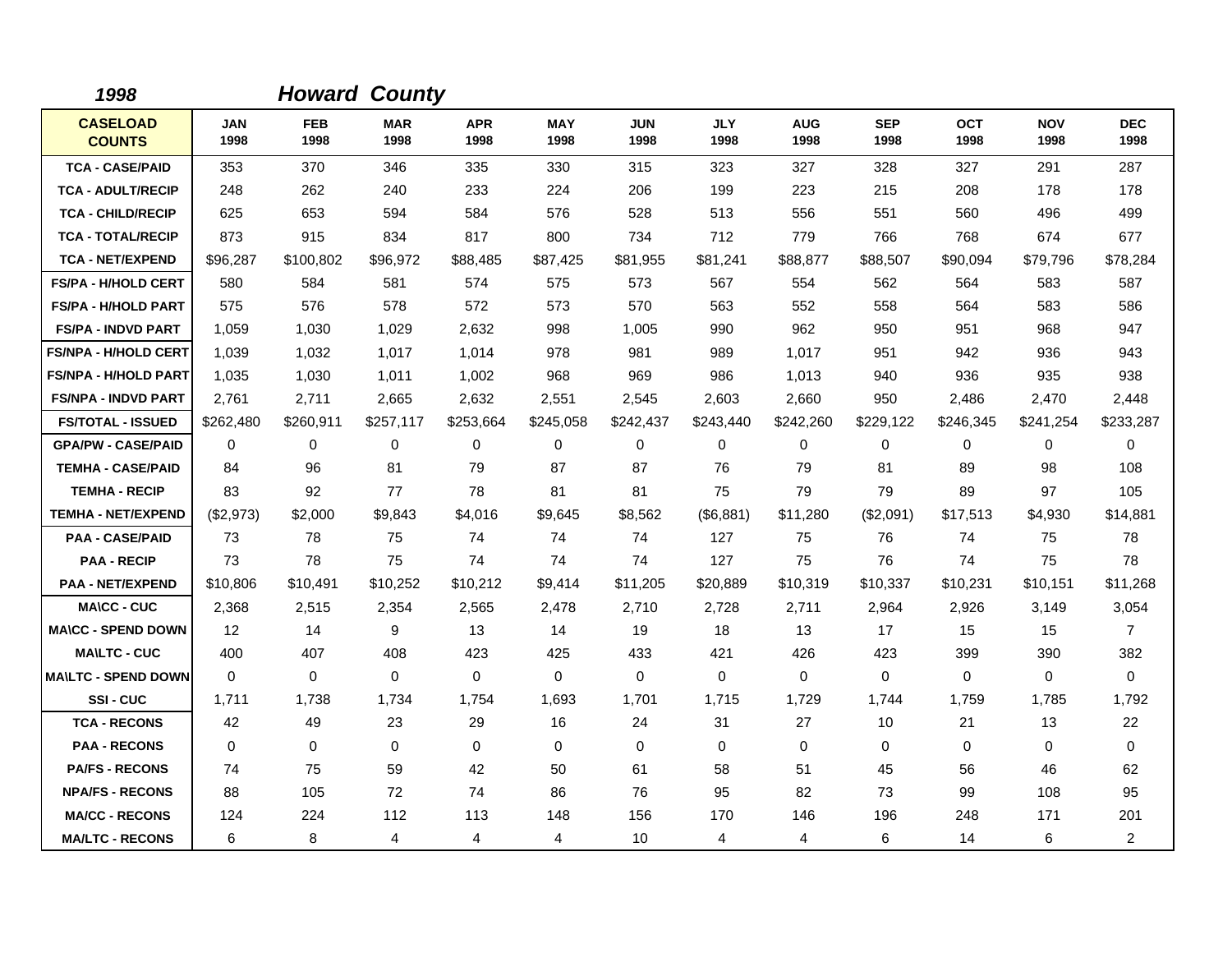| 1999                                   |                    |                    | <b>Howard County</b> |                    |                    |                    |                    |                    |                    |                    |                    |                    |
|----------------------------------------|--------------------|--------------------|----------------------|--------------------|--------------------|--------------------|--------------------|--------------------|--------------------|--------------------|--------------------|--------------------|
| <b>APPLICATIONS</b><br><b>ACTIVITY</b> | <b>JAN</b><br>1999 | <b>FEB</b><br>1999 | <b>MAR</b><br>1999   | <b>APR</b><br>1999 | <b>MAY</b><br>1999 | <b>JUN</b><br>1999 | <b>JLY</b><br>1999 | <b>AUG</b><br>1999 | <b>SEP</b><br>1999 | <b>OCT</b><br>1999 | <b>NOV</b><br>1999 | <b>DEC</b><br>1999 |
| <b>TCA - RECD</b>                      | 59                 | 48                 | 53                   | 54                 | 50                 | 39                 | 63                 | 58                 | 56                 | 60                 | 41                 | 29                 |
| <b>TCA - APPRVD</b>                    | 20                 | 23                 | 24                   | 14                 | 19                 | 25                 | 17                 | 22                 | 23                 | 17                 | 25                 | 17                 |
| <b>TCA - N/APPRVD</b>                  | 25                 | 38                 | 45                   | 40                 | 40                 | 25                 | 34                 | 48                 | 51                 | 31                 | 33                 | 36                 |
| <b>TCA - CLOSED</b>                    | 55                 | 35                 | 48                   | 46                 | 47                 | 25                 | 24                 | 28                 | 31                 | 32                 | 27                 | 21                 |
| <b>FS/PA - RECD</b>                    | 17                 | 24                 | 20                   | 29                 | 18                 | 22                 | 19                 | 16                 | 20                 | 24                 | 20                 | 8                  |
| <b>FS/PA - APPRVD</b>                  | 16                 | 25                 | 22                   | 24                 | 15                 | 16                 | 13                 | 20                 | 16                 | 15                 | 13                 | 12                 |
| <b>FS/PA - N/APPRVD</b>                | 8                  | 8                  | 11                   | 8                  | $\overline{7}$     | 8                  | 17                 | 6                  | 9                  | 12                 | 5                  | 9                  |
| <b>FS/NPA - RECD</b>                   | 158                | 157                | 164                  | 195                | 154                | 160                | 185                | 196                | 161                | 178                | 148                | 119                |
| <b>FS/NPA - APPRVD</b>                 | 65                 | 95                 | 80                   | 108                | 93                 | 100                | 120                | 111                | 95                 | 77                 | 87                 | 98                 |
| <b>FS/NPA - N/APPRVD</b>               | 95                 | 104                | 107                  | 111                | 106                | 93                 | 114                | 125                | 114                | 128                | 107                | 101                |
| <b>TEMHA - RECD</b>                    | 24                 | 17                 | 21                   | 27                 | 24                 | 24                 | 38                 | 33                 | 16                 | 25                 | 19                 | 21                 |
| <b>TEMHA - APPRVD</b>                  | 3                  | 14                 | 8                    | 10                 | 11                 | 13                 | 8                  | 12                 | 8                  | 9                  | 10                 | 11                 |
| <b>TEMHA - N/APPRVD</b>                | 19                 | 18                 | 14                   | 19                 | 13                 | 20                 | 20                 | 21                 | 28                 | 14                 | 10                 | 18                 |
| <b>TEMHA - CLOSED</b>                  | 13                 | 9                  | 13                   | 8                  | 4                  | 8                  | 6                  | 6                  | 10                 | 10                 | 11                 | 10                 |
| <b>PAA - RECD</b>                      | $\mathbf{1}$       | 3                  | $\mathbf 0$          | 0                  | $\overline{2}$     | 1                  | -1                 | 2                  | 0                  | $\mathbf 0$        | 0                  | 0                  |
| <b>PAA - APPRVD</b>                    | $\overline{2}$     | 6                  | $\mathbf{1}$         | 3                  | $\mathbf 1$        | 4                  | 5                  | 3                  | 3                  | 2                  | 0                  | $\overline{2}$     |
| <b>PAA - N/APPRVD</b>                  | $\mathbf 1$        | $\overline{c}$     | 0                    | 0                  | 0                  | 0                  | $\overline{c}$     | 1                  | 0                  | $\overline{c}$     | 0                  | -1                 |
| <b>PAA - CLOSED</b>                    | $\overline{1}$     | $\overline{c}$     | $\overline{c}$       | 8                  | $\overline{2}$     | 0                  | $\overline{c}$     | 4                  | 6                  | $\overline{c}$     | 1                  | 4                  |
| <b>MA/CC - RECD</b>                    | 362                | 393                | 378                  | 428                | 355                | 443                | 408                | 460                | 485                | 474                | 358                | 317                |
| <b>MA/CC - APPRVD</b>                  | 267                | 346                | 388                  | 315                | 340                | 391                | 363                | 378                | 370                | 409                | 276                | 345                |
| <b>MA/CC - OTO</b>                     | $\mathbf 0$        | 0                  | $\mathbf{1}$         | 6                  | $\mathbf{1}$       | $\overline{c}$     | 5                  | 4                  | 6                  | $\mathbf{1}$       | 1                  | $\overline{1}$     |
| <b>MA/CC - N/APPRVD</b>                | 151                | 147                | 172                  | 155                | 149                | 211                | 200                | 195                | 216                | 216                | 175                | 172                |
| <b>MA/LTC - RECD</b>                   | 12                 | 15                 | 16                   | 19                 | 13                 | 9                  | 10                 | 9                  | 11                 | 5                  | 10                 | 4                  |
| <b>MA/LTC - APPRVD</b>                 | 5                  | 16                 | 11                   | 19                 | 10                 | 21                 | 15                 | 15                 | 11                 | 16                 | 16                 | 8                  |
| <b>MA/LTC - OTO</b>                    | $\mathbf 0$        | 0                  | 0                    | 0                  | 0                  | 0                  | 0                  | 0                  | $\mathbf 0$        | 0                  | 0                  | 0                  |
| <b>MA/LTC - N/APPRVD</b>               | 17                 | 17                 | 19                   | 15                 | 19                 | 21                 | 19                 | 17                 | 15                 | 22                 | 10                 | 11                 |
| <b>SSI-RECD</b>                        | 11                 | 17                 | 23                   | 9                  | 17                 | 13                 | 14                 | 22                 | 5                  | 11                 | 12                 | 17                 |
| <b>SSI-APPRVD</b>                      | 18                 | 18                 | 46                   | 20                 | 35                 | 34                 | 27                 | 44                 | 10                 | 35                 | 13                 | 31                 |
| SSI-OTO                                | 0                  | 2                  | 0                    | 0                  | 0                  | 0                  | 0                  | 0                  | 0                  | 0                  | 0                  | 0                  |
| <b>SSI-N/APPRVD</b>                    | 8                  | $\overline{7}$     | 10                   | 5                  | 4                  | $\overline{7}$     | 10                 | 13                 | 4                  | $\overline{7}$     | 6                  | 8                  |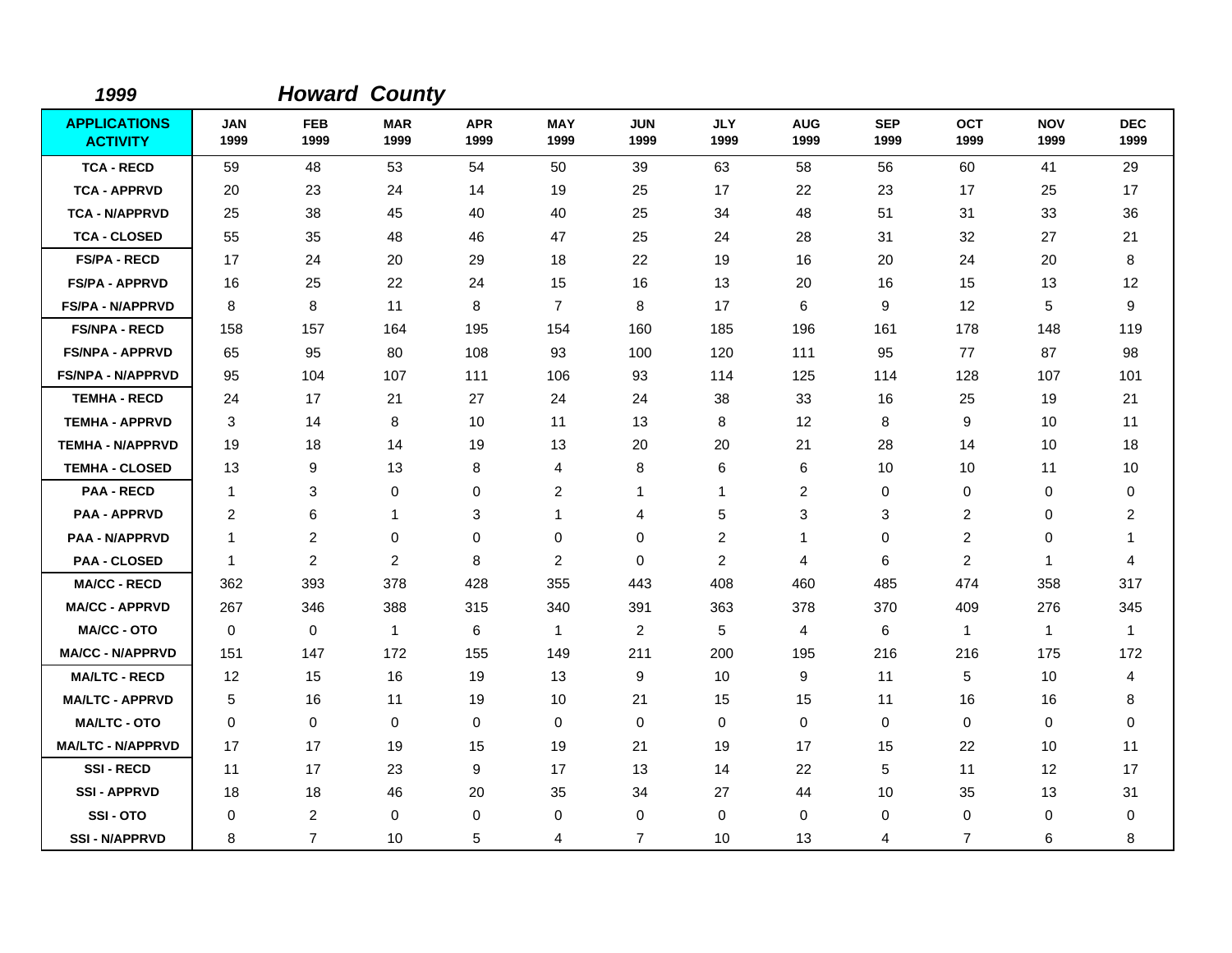| 1999                             |                    |                    | <b>Howard County</b> |                    |                    |                    |                    |                    |                    |                    |                    |                    |
|----------------------------------|--------------------|--------------------|----------------------|--------------------|--------------------|--------------------|--------------------|--------------------|--------------------|--------------------|--------------------|--------------------|
| <b>CASELOAD</b><br><b>COUNTS</b> | <b>JAN</b><br>1999 | <b>FEB</b><br>1999 | <b>MAR</b><br>1999   | <b>APR</b><br>1999 | <b>MAY</b><br>1999 | <b>JUN</b><br>1999 | <b>JLY</b><br>1999 | <b>AUG</b><br>1999 | <b>SEP</b><br>1999 | <b>OCT</b><br>1999 | <b>NOV</b><br>1999 | <b>DEC</b><br>1999 |
| <b>TCA - CASE/PAID</b>           | 263                | 264                | 246                  | 230                | 213                | 214                | 210                | 203                | 199                | 189                | 196                | 192                |
| <b>TCA - ADULT/RECIP</b>         | 163                | 160                | 149                  | 131                | 128                | 120                | 116                | 115                | 112                | 99                 | 107                | 100                |
| <b>TCA - CHILD/RECIP</b>         | 450                | 462                | 441                  | 406                | 389                | 405                | 393                | 362                | 362                | 334                | 329                | 330                |
| <b>TCA - TOTAL/RECIP</b>         | 613                | 622                | 590                  | 537                | 517                | 525                | 509                | 477                | 474                | 433                | 436                | 430                |
| <b>TCA - NET/EXPEND</b>          | \$70,537           | \$72,917           | \$75,814             | \$61,445           | \$61,156           | \$56,416           | \$62,833           | \$58,108           | \$25,345           | \$54,436           | \$59,130           | \$54,132           |
| <b>FS/PA - H/HOLD CERT</b>       | 583                | 591                | 587                  | 584                | 572                | 573                | 566                | 580                | 559                | 554                | 546                | 558                |
| <b>FS/PA - H/HOLD PART</b>       | 583                | 591                | 586                  | 584                | 571                | 573                | 565                | 579                | 556                | 543                | 545                | 557                |
| <b>FS/PA - INDVD PART</b>        | 925                | 913                | 920                  | 887                | 843                | 861                | 830                | 825                | 774                | 755                | 773                | 776                |
| <b>FS/NPA - H/HOLD CERT</b>      | 899                | 870                | 847                  | 808                | 815                | 803                | 811                | 789                | 778                | 762                | 761                | 761                |
| <b>FS/NPA - H/HOLD PART</b>      | 898                | 864                | 845                  | 807                | 813                | 798                | 807                | 781                | 771                | 755                | 759                | 753                |
| <b>FS/NPA - INDVD PART</b>       | 2,319              | 2,222              | 2,137                | 2,084              | 2,104              | 2,045              | 2,059              | 2,006              | 2,006              | 1,926              | 1,932              | 1,924              |
| <b>FS/TOTAL - ISSUED</b>         | \$219,831          | \$217,129          | \$210,249            | \$201,699          | \$200,034          | \$195,749          | \$192,574          | \$192,895          | \$188,625          | \$183,995          | \$185,558          | \$186,896          |
| <b>GPA/PW - CASE/PAID</b>        | 0                  | 0                  | 0                    | 0                  | 0                  | 0                  | 0                  | 0                  | 0                  | 0                  | 0                  | 0                  |
| <b>TEMHA - CASE/PAID</b>         | 89                 | 105                | 103                  | 101                | 113                | 106                | 124                | 130                | 120                | 125                | 128                | 129                |
| <b>TEMHA - RECIP</b>             | 88                 | 102                | 102                  | 100                | 111                | 105                | 124                | 128                | 120                | 123                | 128                | 127                |
| <b>TEMHA - NET/EXPEND</b>        | \$7,850            | \$4,026            | \$12,913             | (\$5,277)          | \$15,700           | \$17,671           | \$11,853           | \$11,677           | \$12,755           | \$25,518           | \$13,725           | \$1,941            |
| <b>PAA - CASE/PAID</b>           | 79                 | 88                 | 81                   | 83                 | 78                 | 81                 | 90                 | 88                 | 90                 | 87                 | 85                 | 88                 |
| <b>PAA - RECIP</b>               | 79                 | 88                 | 81                   | 83                 | 78                 | 81                 | 90                 | 88                 | 89                 | 87                 | 85                 | 88                 |
| <b>PAA - NET/EXPEND</b>          | \$11,380           | \$12,118           | \$11,566             | \$11,023           | \$10,606           | \$12,855           | \$12,427           | \$11,912           | \$12,441           | \$12,369           | \$12,205           | \$11,709           |
| <b>MA\CC - CUC</b>               | 3.057              | 3,307              | 3,180                | 3,383              | 3,246              | 3,441              | 3,300              | 3,315              | 3,533              | 3,478              | 3,601              | 3,400              |
| <b>MA\CC - SPEND DOWN</b>        | 9                  | 15                 | 16                   | 18                 | 18                 | 25                 | 22                 | 23                 | 29                 | 17                 | 20                 | 14                 |
| <b>MA\LTC - CUC</b>              | 376                | 380                | 355                  | 353                | 335                | 346                | 336                | 337                | 343                | 337                | 338                | 327                |
| <b>MAILTC - SPEND DOWN</b>       | $\Omega$           | $\Omega$           | $\mathbf 0$          | $\Omega$           | $\Omega$           | $\Omega$           | $\Omega$           | 0                  | $\Omega$           | $\Omega$           | $\mathbf 0$        | $\Omega$           |
| SSI-CUC                          | 1,804              | 1,813              | 1,812                | 1,756              | 1,780              | 1,804              | 1,810              | 1,833              | 1,801              | 1,782              | 1,781              | 1,804              |
| <b>TCA - RECONS</b>              | 31                 | 35                 | 26                   | 39                 | 32                 | 38                 | 24                 | 28                 | 18                 | 20                 | 16                 | 17                 |
| <b>PAA - RECONS</b>              | $\mathbf 0$        | 0                  | $\mathbf 0$          | $\mathbf 0$        | 0                  | 0                  | $\mathbf{1}$       | 0                  | $\mathbf{1}$       | $\mathbf 0$        | 0                  | 0                  |
| <b>PA/FS - RECONS</b>            | 63                 | 87                 | 80                   | 72                 | 64                 | 66                 | 74                 | 80                 | 73                 | 61                 | 47                 | 67                 |
| <b>NPA/FS - RECONS</b>           | 77                 | 115                | 106                  | 76                 | 95                 | 105                | 85                 | 91                 | 98                 | 99                 | 71                 | 93                 |
| <b>MA/CC - RECONS</b>            | 177                | 210                | 204                  | 180                | 253                | 244                | 303                | 344                | 324                | 293                | 200                | 257                |
| <b>MA/LTC - RECONS</b>           | 4                  | $\overline{2}$     | 6                    | 5                  | 11                 | $12 \overline{ }$  | 5                  | 11                 | 13                 | 5                  | 10                 | 8                  |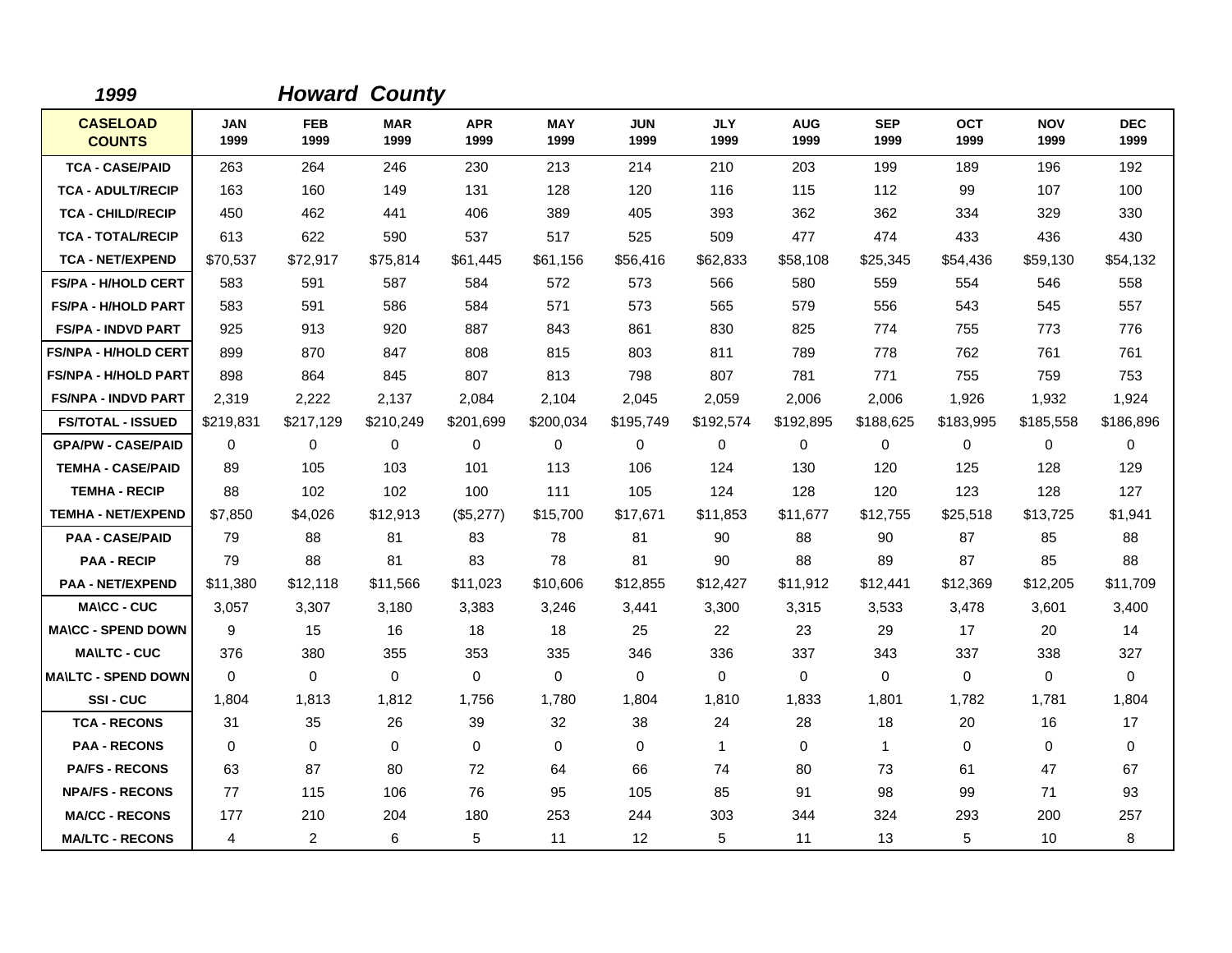| 2000                                   |                    |                    | <b>Howard County</b> |                    |                    |                    |                    |                    |                    |              |                    |                    |
|----------------------------------------|--------------------|--------------------|----------------------|--------------------|--------------------|--------------------|--------------------|--------------------|--------------------|--------------|--------------------|--------------------|
| <b>APPLICATIONS</b><br><b>ACTIVITY</b> | <b>JAN</b><br>2000 | <b>FEB</b><br>2000 | <b>MAR</b><br>2000   | <b>APR</b><br>2000 | <b>MAY</b><br>2000 | <b>JUN</b><br>2000 | <b>JLY</b><br>2000 | <b>AUG</b><br>2000 | <b>SEP</b><br>2000 | OCT<br>2000  | <b>NOV</b><br>2000 | <b>DEC</b><br>2000 |
| <b>TCA - RECD</b>                      | 48                 | 48                 | 46                   | 39                 | 47                 | 55                 | 44                 | 54                 | 44                 | 51           | 38                 | 30                 |
| <b>TCA - APPRVD</b>                    | 5                  | 15                 | 14                   | 13                 | 19                 | 10                 | 12                 | 15                 | 14                 | 8            | 11                 | 11                 |
| <b>TCA - N/APPRVD</b>                  | 22                 | 44                 | 47                   | 17                 | 32                 | 28                 | 32                 | 32                 | 23                 | 17           | 31                 | 14                 |
| <b>TCA - CLOSED</b>                    | 25                 | 14                 | 14                   | 19                 | 24                 | 24                 | 23                 | 21                 | 22                 | 24           | 17                 | 15                 |
| <b>FS/PA - RECD</b>                    | 17                 | 21                 | 20                   | 18                 | 19                 | 32                 | 14                 | 29                 | 19                 | 27           | 24                 | 21                 |
| <b>FS/PA - APPRVD</b>                  | 9                  | 28                 | 26                   | 9                  | 21                 | 25                 | 19                 | 28                 | 17                 | 22           | 29                 | 31                 |
| <b>FS/PA - N/APPRVD</b>                | 4                  | 9                  | 8                    | 4                  | 8                  | $\overline{7}$     | $\overline{7}$     | 10                 | 10                 | 6            | 8                  | 4                  |
| <b>FS/NPA - RECD</b>                   | 127                | 161                | 162                  | 116                | 145                | 189                | 168                | 198                | 181                | 191          | 163                | 175                |
| <b>FS/NPA - APPRVD</b>                 | 81                 | 111                | 73                   | 68                 | 82                 | 102                | 113                | 140                | 128                | 132          | 138                | 123                |
| <b>FS/NPA - N/APPRVD</b>               | 97                 | 106                | 103                  | 89                 | 96                 | 111                | 99                 | 132                | 95                 | 104          | 111                | 94                 |
| <b>TEMHA - RECD</b>                    | 21                 | 26                 | 30                   | 27                 | 27                 | 20                 | 27                 | 24                 | 21                 | 20           | 24                 | 25                 |
| <b>TEMHA - APPRVD</b>                  | 11                 | 9                  | 9                    | 5                  | 12                 | 15                 | 10                 | 12                 | 11                 | 6            | 14                 | 16                 |
| <b>TEMHA - N/APPRVD</b>                | 12                 | 19                 | 26                   | 27                 | 20                 | 12                 | 14                 | 18                 | 15                 | 12           | 13                 | 15                 |
| <b>TEMHA - CLOSED</b>                  | 27                 | 10                 | 10                   | 8                  | 9                  | 9                  | 20                 | 15                 | 14                 | 22           | 25                 | 20                 |
| <b>PAA - RECD</b>                      | 0                  | $\mathbf{1}$       | $\overline{c}$       | 1                  | 0                  | 0                  | $\overline{c}$     | 3                  | 1                  | $\mathbf{1}$ | $\overline{7}$     | 1                  |
| <b>PAA - APPRVD</b>                    | -1                 | 3                  | 3                    | 4                  | $\mathbf 0$        | $\overline{c}$     | 5                  | $\overline{c}$     | $\overline{1}$     | $\mathbf{1}$ | 6                  | 4                  |
| <b>PAA - N/APPRVD</b>                  | $\mathbf 0$        | 0                  | 0                    | $\overline{c}$     | $\mathbf{1}$       | $\mathbf 0$        | $\mathbf{1}$       | 1                  | 1                  | 0            | $\mathbf{1}$       | 1                  |
| <b>PAA - CLOSED</b>                    | $\overline{2}$     | $\mathbf{1}$       | $\overline{1}$       | $\mathbf{1}$       | 4                  | 3                  | $\overline{c}$     | 4                  | $\overline{4}$     | 3            | 10                 | 3                  |
| <b>MA/CC - RECD</b>                    | 321                | 430                | 399                  | 356                | 363                | 447                | 407                | 474                | 519                | 445          | 350                | 419                |
| <b>MA/CC - APPRVD</b>                  | 275                | 431                | 317                  | 289                | 286                | 394                | 327                | 404                | 462                | 383          | 347                | 360                |
| <b>MA/CC - OTO</b>                     | $\overline{1}$     | $\mathbf{1}$       | 6                    | $\mathbf{1}$       | 2                  | 10                 | $\overline{4}$     | 3                  | 2                  | 0            | $\mathbf{1}$       | $\overline{1}$     |
| <b>MA/CC - N/APPRVD</b>                | 146                | 249                | 196                  | 176                | 185                | 209                | 186                | 198                | 206                | 206          | 162                | 172                |
| <b>MA/LTC - RECD</b>                   | 8                  | 12                 | 19                   | 12                 | 10                 | 18                 | 14                 | 10                 | 15                 | 13           | 6                  | 8                  |
| <b>MA/LTC - APPRVD</b>                 | 6                  | $\overline{7}$     | 18                   | 16                 | 12                 | 25                 | 20                 | 9                  | 11                 | 12           | 12                 | 11                 |
| <b>MA/LTC - OTO</b>                    | 0                  | 0                  | 0                    | 0                  | 0                  | $\mathbf 0$        | 0                  | 0                  | 0                  | 0            | 0                  | 0                  |
| <b>MA/LTC - N/APPRVD</b>               | $\overline{7}$     | 15                 | 15                   | 14                 | 14                 | 24                 | 23                 | 19                 | 20                 | 23           | 8                  | 10                 |
| <b>SSI-RECD</b>                        | $\overline{7}$     | 15                 | 15                   | 14                 | 19                 | 26                 | 16                 | 23                 | 14                 | 18           | 12                 | 14                 |
| <b>SSI-APPRVD</b>                      | 12                 | 25                 | 27                   | 24                 | 23                 | 34                 | 39                 | 36                 | 23                 | 35           | 16                 | 24                 |
| SSI-OTO                                | $\Omega$           | 0                  | 0                    | 0                  | 0                  | 0                  | 1                  | 0                  | 0                  | 0            | $\mathbf{1}$       | 0                  |
| <b>SSI-N/APPRVD</b>                    | 3                  | 4                  | 5                    | 5                  | 4                  | 19                 | 13                 | 11                 | 10                 | 12           | 6                  | 9                  |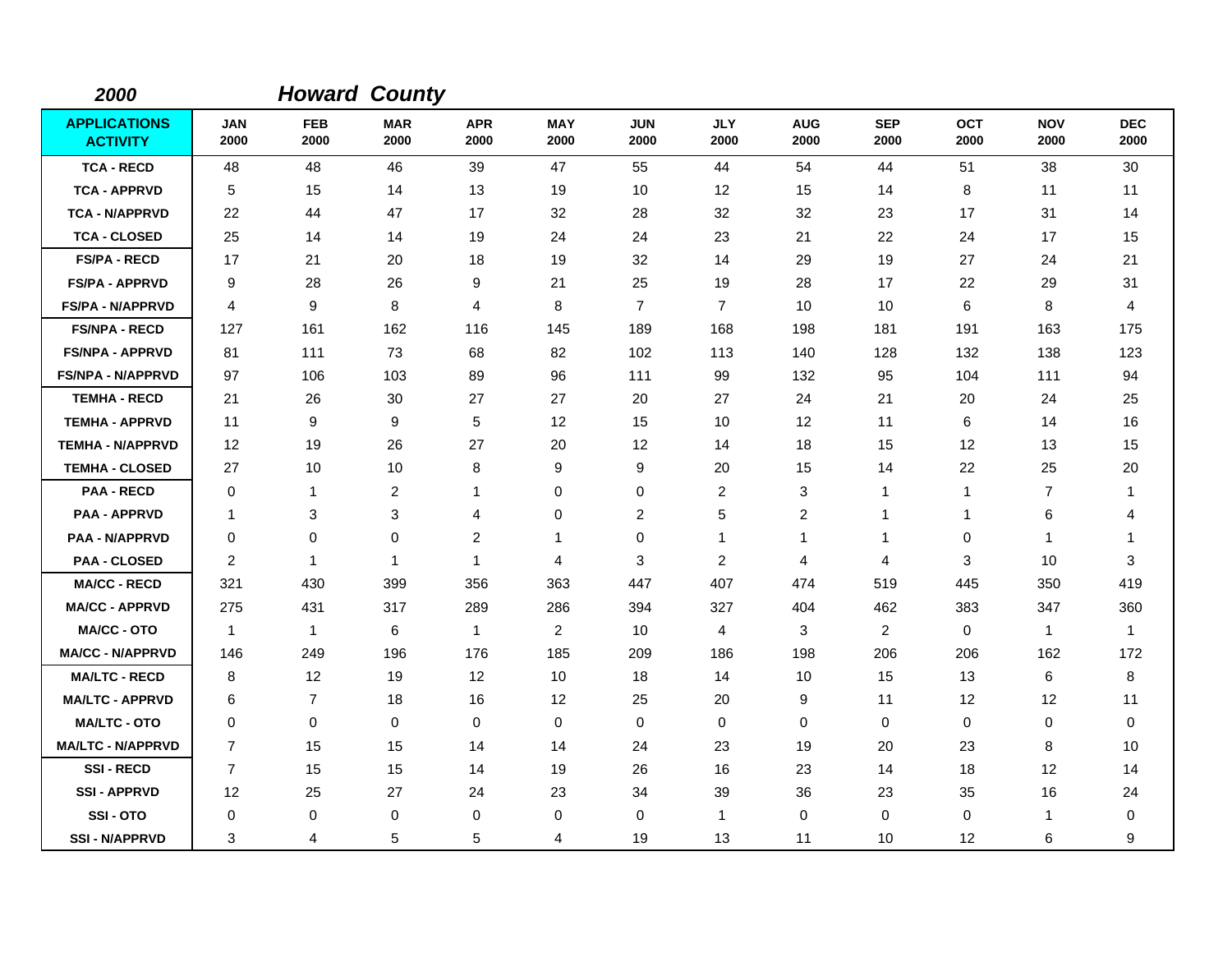| 2000                             |                    |                    | <b>Howard County</b> |                    |                    |                    |                    |                    |                    |                    |                    |                    |
|----------------------------------|--------------------|--------------------|----------------------|--------------------|--------------------|--------------------|--------------------|--------------------|--------------------|--------------------|--------------------|--------------------|
| <b>CASELOAD</b><br><b>COUNTS</b> | <b>JAN</b><br>2000 | <b>FEB</b><br>2000 | <b>MAR</b><br>2000   | <b>APR</b><br>2000 | <b>MAY</b><br>2000 | <b>JUN</b><br>2000 | <b>JLY</b><br>2000 | <b>AUG</b><br>2000 | <b>SEP</b><br>2000 | <b>OCT</b><br>2000 | <b>NOV</b><br>2000 | <b>DEC</b><br>2000 |
| <b>TCA - CASE/PAID</b>           | 182                | 191                | 194                  | 189                | 186                | 173                | 165                | 173                | 170                | 150                | 157                | 157                |
| <b>TCA - ADULT/RECIP</b>         | 90                 | 102                | 100                  | 94                 | 90                 | 74                 | 69                 | 70                 | 63                 | 50                 | 58                 | 57                 |
| <b>TCA - CHILD/RECIP</b>         | 300                | 333                | 340                  | 333                | 330                | 307                | 285                | 319                | 295                | 259                | 280                | 270                |
| <b>TCA - TOTAL/RECIP</b>         | 390                | 435                | 440                  | 427                | 420                | 381                | 354                | 389                | 358                | 309                | 338                | 327                |
| <b>TCA - NET/EXPEND</b>          | \$51,973           | \$58,646           | \$39,424             | \$58,823           | \$52,364           | \$32,817           | \$24,686           | \$56,529           | \$48,691           | \$45,466           | \$52,391           | \$49,316           |
| <b>FS/PA - H/HOLD CERT</b>       | 559                | 576                | 597                  | 587                | 595                | 591                | 585                | 597                | 598                | 586                | 595                | 628                |
| <b>FS/PA - H/HOLD PART</b>       | 559                | 571                | 596                  | 587                | 593                | 590                | 582                | 593                | 594                | 584                | 594                | 625                |
| <b>FS/PA - INDVD PART</b>        | 776                | 797                | 836                  | 820                | 829                | 805                | 792                | 816                | 803                | 774                | 806                | 865                |
| <b>FS/NPA - H/HOLD CERT</b>      | 740                | 759                | 734                  | 730                | 723                | 737                | 739                | 783                | 781                | 805                | 801                | 777                |
| <b>FS/NPA - H/HOLD PART</b>      | 735                | 748                | 729                  | 726                | 717                | 728                | 731                | 776                | 770                | 798                | 796                | 770                |
| <b>FS/NPA - INDVD PART</b>       | 1,851              | 1,860              | 1,797                | 1,793              | 1,763              | 1,797              | 1,797              | 1,893              | 1,903              | 1,912              | 1,916              | 1,869              |
| <b>FS/TOTAL - ISSUED</b>         | \$180,539          | \$184,110          | \$184,002            | \$182,169          | \$181,348          | \$180,844          | \$181,078          | \$188,025          | \$184,291          | \$185,416          | \$190,047          | \$193,451          |
| <b>GPA/PW - CASE/PAID</b>        | $\mathbf 0$        | 0                  | 0                    | 0                  | 0                  | 0                  | 0                  | 0                  | 0                  | 0                  | $\mathbf 0$        | 0                  |
| <b>TEMHA - CASE/PAID</b>         | 129                | 127                | 128                  | 124                | 129                | 135                | 145                | 126                | 132                | 120                | 113                | 121                |
| <b>TEMHA - RECIP</b>             | 122                | 126                | 125                  | 121                | 127                | 134                | 144                | 122                | 131                | 116                | 112                | 120                |
| <b>TEMHA - NET/EXPEND</b>        | \$19,104           | \$18,254           | \$3,698              | \$10,461           | \$6,072            | \$58,653           | \$7,248            | \$16,820           | \$13,580           | \$9,365            | \$4,643            | (\$1,729)          |
| <b>PAA - CASE/PAID</b>           | 87                 | 91                 | 94                   | 94                 | 91                 | 88                 | 98                 | 99                 | 91                 | 91                 | 90                 | 105                |
| <b>PAA - RECIP</b>               | 86                 | 91                 | 93                   | 94                 | 90                 | 88                 | 98                 | 99                 | 91                 | 91                 | 90                 | 105                |
| <b>PAA - NET/EXPEND</b>          | \$11,823           | \$12,203           | \$13,865             | \$11,816           | \$12,047           | \$11,896           | \$12,557           | \$11,706           | \$11,267           | \$10,523           | \$10,856           | \$12,650           |
| <b>MA\CC - CUC</b>               | 3,369              | 3,620              | 3,507                | 3,683              | 3,504              | 3,757              | 3,545              | 3,595              | 3,896              | 3,721              | 3,955              | 3,891              |
| <b>MA\CC - SPEND DOWN</b>        | 11                 | 15                 | 12                   | 22                 | 22                 | 31                 | 26                 | 26                 | 31                 | 29                 | 40                 | 28                 |
| <b>MA\LTC - CUC</b>              | 324                | 320                | 323                  | 328                | 313                | 316                | 315                | 316                | 312                | 300                | 303                | 294                |
| <b>MA\LTC - SPEND DOWN</b>       | $\Omega$           | 0                  | $\mathbf 0$          | $\mathbf 0$        | $\mathbf 0$        | $\mathbf 0$        | $\mathbf 0$        | $\mathbf 0$        | $\mathbf 0$        | 0                  | $\mathbf 0$        | 0                  |
| SSI-CUC                          | 1,813              | 1,827              | 1,679                | 1,664              | 1,609              | 1,638              | 1,667              | 1,711              | 1,726              | 1,751              | 1,759              | 1,759              |
| <b>TCA - RECONS</b>              | 6                  | 11                 | 5                    | $\overline{2}$     | 2                  | 3                  | 5                  | 11                 | 9                  | 9                  | 11                 | 8                  |
| <b>PAA - RECONS</b>              | $\Omega$           | 0                  | $\Omega$             | 0                  | 0                  | $\mathbf{1}$       | 0                  | $\mathbf{1}$       | $\mathbf 0$        | 0                  | 0                  | 0                  |
| <b>PA/FS - RECONS</b>            | 49                 | 81                 | 76                   | 41                 | 63                 | 65                 | 68                 | 62                 | 63                 | 51                 | 48                 | 65                 |
| <b>NPA/FS - RECONS</b>           | 92                 | 103                | 104                  | 66                 | 98                 | 81                 | 76                 | 82                 | 70                 | 87                 | 74                 | 99                 |
| <b>MA/CC - RECONS</b>            | 262                | 287                | 303                  | 252                | 317                | 264                | 360                | 320                | 344                | 303                | 230                | 218                |
| <b>MA/LTC - RECONS</b>           | 3                  | 8                  | 11                   | 10                 | 10                 | 10                 | $\overline{7}$     | 8                  | 9                  | $12 \overline{ }$  | $\overline{4}$     | 5                  |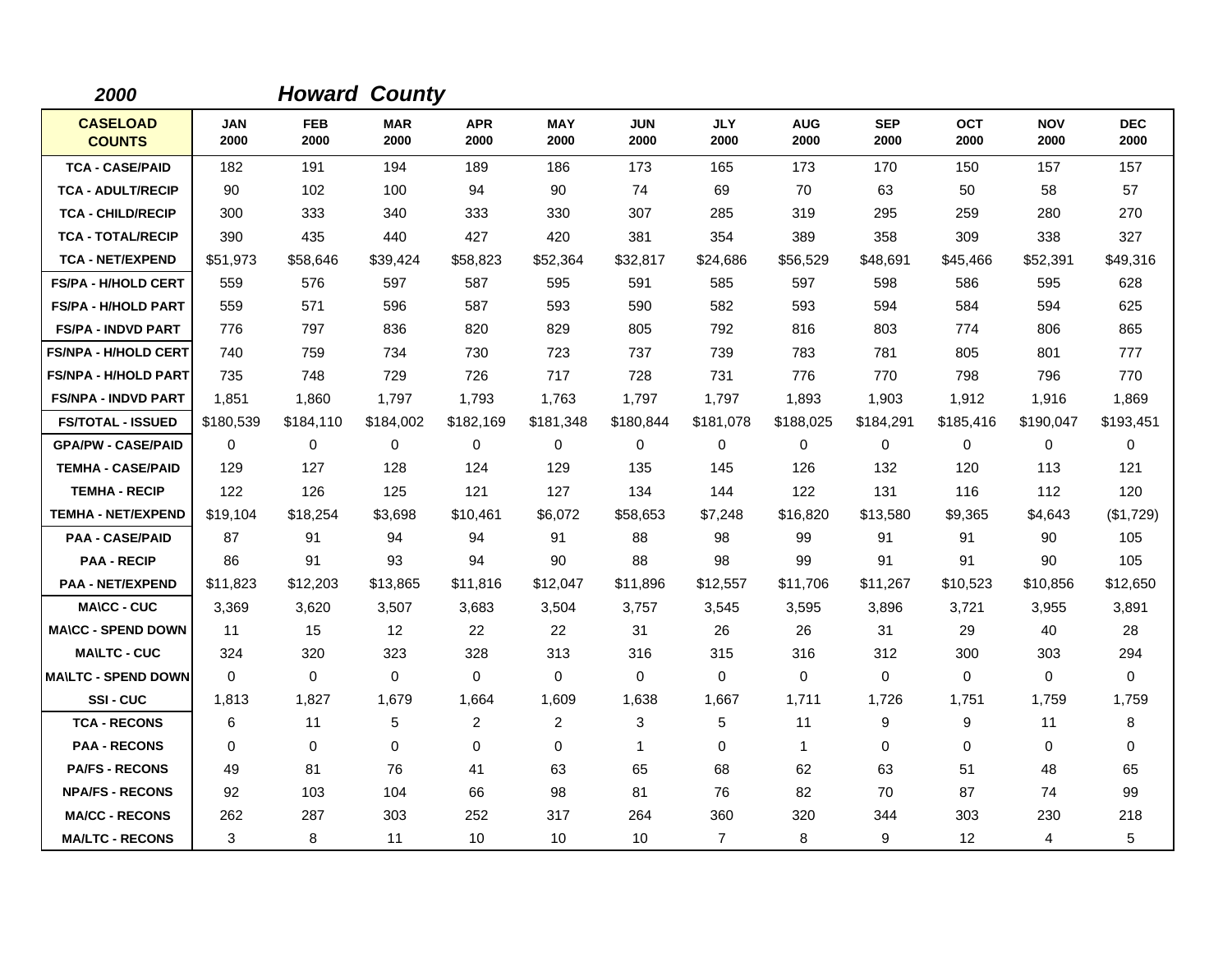| 2001                                   |                    |                    | <b>Howard County</b> |                    |                    |                    |                    |                    |                    |                         |                         |                    |
|----------------------------------------|--------------------|--------------------|----------------------|--------------------|--------------------|--------------------|--------------------|--------------------|--------------------|-------------------------|-------------------------|--------------------|
| <b>APPLICATIONS</b><br><b>ACTIVITY</b> | <b>JAN</b><br>2001 | <b>FEB</b><br>2001 | <b>MAR</b><br>2001   | <b>APR</b><br>2001 | <b>MAY</b><br>2001 | <b>JUN</b><br>2001 | <b>JLY</b><br>2001 | <b>AUG</b><br>2001 | <b>SEP</b><br>2001 | <b>OCT</b><br>2001      | <b>NOV</b><br>2001      | <b>DEC</b><br>2001 |
| <b>TCA - RECD</b>                      | 48                 | 31                 | 30                   | 39                 | 37                 | 44                 | 53                 | 79                 | 53                 | 61                      | 57                      | 39                 |
| <b>TCA - APPRVD</b>                    | 9                  | 10                 | 13                   | 8                  | 12                 | $\overline{7}$     | 6                  | 18                 | 27                 | 11                      | 16                      | 28                 |
| <b>TCA - N/APPRVD</b>                  | 22                 | 25                 | 30                   | 17                 | 26                 | 17                 | 27                 | 45                 | 53                 | 71                      | 49                      | 53                 |
| <b>TCA - CLOSED</b>                    | 18                 | 11                 | 11                   | 15                 | 22                 | 6                  | 20                 | 15                 | 15                 | 19                      | 20                      | 15                 |
| <b>FS/PA - RECD</b>                    | 29                 | 29                 | 28                   | 23                 | 17                 | 26                 | 12                 | 24                 | 18                 | 22                      | 26                      | 25                 |
| <b>FS/PA - APPRVD</b>                  | 25                 | 33                 | 34                   | 23                 | 20                 | 38                 | 20                 | 29                 | 27                 | 25                      | 27                      | 35                 |
| FS/PA - N/APPRVD                       | 6                  | 8                  | 8                    | 6                  | $\overline{c}$     | $\overline{2}$     | $\overline{4}$     | 4                  | 3                  | 6                       | 15                      | 9                  |
| <b>FS/NPA - RECD</b>                   | 178                | 167                | 192                  | 150                | 171                | 201                | 177                | 231                | 159                | 204                     | 204                     | 167                |
| <b>FS/NPA - APPRVD</b>                 | 111                | 96                 | 136                  | 106                | 94                 | 116                | 135                | 139                | 133                | 130                     | 152                     | 143                |
| <b>FS/NPA - N/APPRVD</b>               | 82                 | 98                 | 108                  | 91                 | 86                 | 87                 | 121                | 111                | 98                 | 100                     | 103                     | 92                 |
| <b>TEMHA - RECD</b>                    | 20                 | 27                 | 33                   | 32                 | 31                 | 29                 | 21                 | 34                 | 24                 | 33                      | 25                      | 28                 |
| <b>TEMHA - APPRVD</b>                  | 6                  | 12                 | 18                   | 11                 | 14                 | 10                 | 11                 | 12                 | 10                 | 13                      | 17                      | 12                 |
| <b>TEMHA - N/APPRVD</b>                | 21                 | 13                 | 22                   | 23                 | 24                 | 19                 | 32                 | 13                 | 20                 | 13                      | 26                      | 16                 |
| <b>TEMHA - CLOSED</b>                  | 13                 | 13                 | 18                   | 13                 | 15                 | 13                 | 16                 | 13                 | 15                 | 12                      | 12                      | 13                 |
| <b>PAA - RECD</b>                      | 2                  | $\overline{c}$     | $\mathbf{1}$         | 1                  | $\overline{c}$     | 1                  | $\mathbf{1}$       | 3                  | 1                  | $\overline{\mathbf{c}}$ | 1                       | 0                  |
| <b>PAA - APPRVD</b>                    | 4                  | 3                  | $\sqrt{5}$           | 4                  | $\sqrt{3}$         | 4                  | $\mathbf 0$        | 4                  | $\overline{c}$     | $\overline{c}$          | $\overline{c}$          | -1                 |
| <b>PAA - N/APPRVD</b>                  | 0                  | 0                  | 0                    | 0                  | $\mathbf 0$        | 1                  | 0                  | $\mathbf{1}$       | $\mathbf{1}$       | $\mathbf 0$             | 1                       | -1                 |
| <b>PAA - CLOSED</b>                    | $\overline{c}$     | 1                  | $\overline{c}$       | 1                  | 3                  | 5                  | $\Omega$           | 4                  | $\overline{c}$     | $\overline{c}$          | $\overline{\mathbf{c}}$ | $\overline{2}$     |
| <b>MA/CC - RECD</b>                    | 364                | 348                | 459                  | 398                | 482                | 423                | 461                | 498                | 385                | 458                     | 386                     | 384                |
| <b>MA/CC - APPRVD</b>                  | 265                | 306                | 362                  | 330                | 366                | 358                | 338                | 432                | 336                | 386                     | 374                     | 314                |
| <b>MA/CC - OTO</b>                     | $\mathbf{1}$       | 2                  | 2                    | 5                  | $\mathbf 0$        | $\overline{2}$     | $\mathbf{1}$       | 3                  | 3                  | $\mathbf 0$             | 3                       | 2                  |
| <b>MA/CC - N/APPRVD</b>                | 142                | 171                | 221                  | 177                | 217                | 195                | 237                | 270                | 210                | 212                     | 211                     | 182                |
| <b>MA/LTC - RECD</b>                   | 9                  | 3                  | 11                   | 9                  | 22                 | 18                 | 16                 | 12                 | 9                  | 18                      | 18                      | 9                  |
| <b>MA/LTC - APPRVD</b>                 | 15                 | 11                 | 14                   | 10                 | 13                 | 18                 | 13                 | 19                 | 10                 | 19                      | 17                      | 11                 |
| <b>MA/LTC - OTO</b>                    | $\mathbf 0$        | 0                  | 0                    | 0                  | 0                  | 0                  | 0                  | 0                  | $\mathbf 0$        | 0                       | 0                       | 0                  |
| <b>MA/LTC - N/APPRVD</b>               | 12                 | 14                 | 24                   | 8                  | 14                 | 9                  | 20                 | 24                 | 15                 | 14                      | 15                      | 14                 |
| <b>SSI-RECD</b>                        | 11                 | 22                 | 19                   | 9                  | 15                 | 10                 | 14                 | 17                 | 11                 | 16                      | 11                      | 9                  |
| <b>SSI - APPRVD</b>                    | 15                 | 37                 | 34                   | 29                 | 19                 | 23                 | 18                 | 42                 | 12                 | 21                      | 20                      | 14                 |
| SSI-OTO                                | $\Omega$           | 0                  | $\mathbf 0$          | 0                  | 0                  | 1                  | 0                  | 0                  | $\mathbf 0$        | 0                       | $\mathbf{1}$            | 0                  |
| <b>SSI-N/APPRVD</b>                    | 5                  | 15                 | $\overline{7}$       | 6                  | 3                  | $\overline{7}$     | 6                  | 13                 | 4                  | 3                       | 5                       | $\overline{c}$     |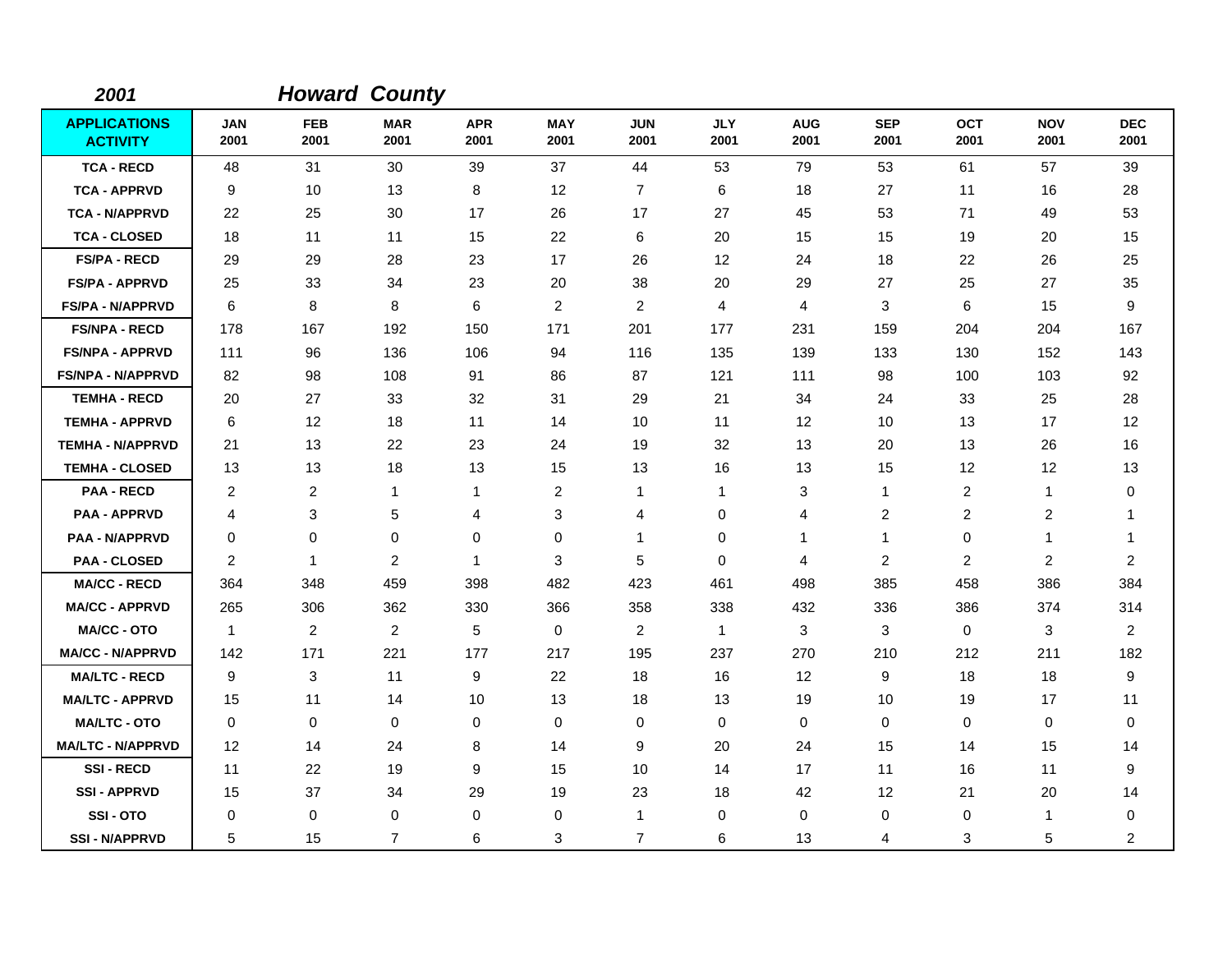| 2001                             |                    |                    | <b>Howard County</b> |                    |                    |                    |                    |                    |                    |                    |                    |                    |
|----------------------------------|--------------------|--------------------|----------------------|--------------------|--------------------|--------------------|--------------------|--------------------|--------------------|--------------------|--------------------|--------------------|
| <b>CASELOAD</b><br><b>COUNTS</b> | <b>JAN</b><br>2001 | <b>FEB</b><br>2001 | <b>MAR</b><br>2001   | <b>APR</b><br>2001 | <b>MAY</b><br>2001 | <b>JUN</b><br>2001 | <b>JLY</b><br>2001 | <b>AUG</b><br>2001 | <b>SEP</b><br>2001 | <b>OCT</b><br>2001 | <b>NOV</b><br>2001 | <b>DEC</b><br>2001 |
| <b>TCA - CASE/PAID</b>           | 145                | 152                | 157                  | 154                | 157                | 150                | 141                | 154                | 182                | 160                | 159                | 203                |
| <b>TCA - ADULT/RECIP</b>         | 53                 | 62                 | 65                   | 65                 | 64                 | 56                 | 55                 | 57                 | 83                 | 67                 | 70                 | 107                |
| <b>TCA - CHILD/RECIP</b>         | 250                | 251                | 257                  | 264                | 266                | 264                | 236                | 256                | 294                | 247                | 239                | 312                |
| <b>TCA - TOTAL/RECIP</b>         | 303                | 313                | 322                  | 329                | 330                | 320                | 291                | 313                | 377                | 314                | 309                | 419                |
| <b>TCA - NET/EXPEND</b>          | \$38,979           | \$43,533           | \$47,499             | \$17,790           | \$36,739           | \$66,617           | \$42,026           | \$42,361           | \$48,279           | \$52,216           | \$48,854           | \$61,624           |
| <b>FS/PA - H/HOLD CERT</b>       | 620                | 617                | 618                  | 613                | 608                | 637                | 631                | 633                | 634                | 639                | 638                | 657                |
| <b>FS/PA - H/HOLD PART</b>       | 619                | 613                | 617                  | 611                | 608                | 634                | 629                | 631                | 634                | 638                | 635                | 654                |
| <b>FS/PA - INDVD PART</b>        | 842                | 816                | 823                  | 803                | 799                | 837                | 839                | 849                | 851                | 860                | 854                | 877                |
| <b>FS/NPA - H/HOLD CERT</b>      | 758                | 744                | 793                  | 783                | 778                | 760                | 801                | 846                | 869                | 886                | 915                | 947                |
| <b>FS/NPA - H/HOLD PART</b>      | 751                | 742                | 787                  | 775                | 773                | 753                | 790                | 836                | 861                | 880                | 907                | 942                |
| <b>FS/NPA - INDVD PART</b>       | 1,837              | 1,798              | 1,910                | 1,880              | 1,875              | 1,824              | 1,954              | 2,067              | 2,165              | 2,198              | 2,245              | 2,315              |
| <b>FS/TOTAL - ISSUED</b>         | \$184,009          | \$182,570          | \$192,418            | \$187,487          | \$191,357          | \$183,034          | \$190,649          | \$197,574          | \$205,036          | \$223,371          | \$229,729          | \$237,106          |
| <b>GPA/PW - CASE/PAID</b>        | 0                  | 0                  | $\mathbf 0$          | 0                  | 0                  | 0                  | 0                  | 0                  | 0                  | 0                  | 0                  | 0                  |
| <b>TEMHA - CASE/PAID</b>         | 106                | 114                | 121                  | 113                | 123                | 114                | 123                | 114                | 115                | 129                | 134                | 131                |
| <b>TEMHA - RECIP</b>             | 105                | 110                | 121                  | 112                | 120                | 114                | 122                | 114                | 113                | 127                | 133                | 131                |
| <b>TEMHA - NET/EXPEND</b>        | \$35,781           | \$33,457           | (\$105)              | \$20,340           | \$8,849            | \$20,154           | \$9,822            | \$21,404           | \$5,245            | \$27,119           | \$5,452            | \$29,646           |
| <b>PAA - CASE/PAID</b>           | 97                 | 114                | 103                  | 104                | 106                | 104                | 106                | 106                | 105                | 104                | 107                | 108                |
| <b>PAA - RECIP</b>               | 97                 | 114                | 103                  | 104                | 106                | 104                | 106                | 106                | 105                | 104                | 107                | 108                |
| <b>PAA - NET/EXPEND</b>          | \$14,232           | \$14,797           | \$13,823             | \$15,793           | \$15,130           | \$15,252           | \$15,295           | \$14,721           | \$15,186           | \$15,227           | \$15,336           | \$15,115           |
| <b>MA\CC - CUC</b>               | 3,877              | 4,061              | 3,981                | 4,171              | 4,097              | 4,350              | 4,229              | 4,308              | 4,515              | 4,378              | 4,559              | 4,374              |
| <b>MA\CC - SPEND DOWN</b>        | 22                 | 31                 | 21                   | 35                 | 30                 | 37                 | 29                 | 35                 | 50                 | 39                 | 48                 | 44                 |
| <b>MA\LTC - CUC</b>              | 287                | 289                | 290                  | 284                | 273                | 285                | 281                | 273                | 269                | 273                | 277                | 269                |
| <b>MAILTC - SPEND DOWN</b>       | $\Omega$           | $\Omega$           | $\mathbf 0$          | $\Omega$           | $\Omega$           | 0                  | $\Omega$           | 0                  | 0                  | $\Omega$           | 0                  | $\Omega$           |
| SSI-CUC                          | 1,766              | 1,793              | 1,810                | 1,820              | 1,812              | 1,829              | 1,833              | 1,853              | 1,860              | 1,865              | 1,881              | 1,872              |
| <b>TCA - RECONS</b>              | 5                  | 6                  | $\overline{4}$       | $\overline{7}$     | 5                  | 3                  | $\mathbf{1}$       | 16                 | 14                 | $\overline{7}$     | 12                 | 4                  |
| <b>PAA - RECONS</b>              | 0                  | 0                  | $\mathbf 0$          | 0                  | $\mathbf 0$        | $\mathbf 0$        | $\mathbf{1}$       | $\mathbf{1}$       | $\mathbf 0$        | 0                  | $\mathbf{1}$       | 0                  |
| <b>PA/FS - RECONS</b>            | 67                 | 47                 | 68                   | 44                 | 64                 | 77                 | 42                 | 62                 | 60                 | 75                 | 43                 | 71                 |
| <b>NPA/FS - RECONS</b>           | 81                 | 86                 | 93                   | 80                 | 79                 | 96                 | 78                 | 99                 | 74                 | 92                 | 102                | 88                 |
| <b>MA/CC - RECONS</b>            | 286                | 218                | 281                  | 380                | 336                | 331                | 426                | 359                | 405                | 364                | 214                | 272                |
| <b>MA/LTC - RECONS</b>           | 16                 | 9                  | 6                    | 12                 | 9                  | $12 \overline{ }$  | $12 \overline{ }$  | 15                 | 8                  | 11                 | 11                 | $\overline{7}$     |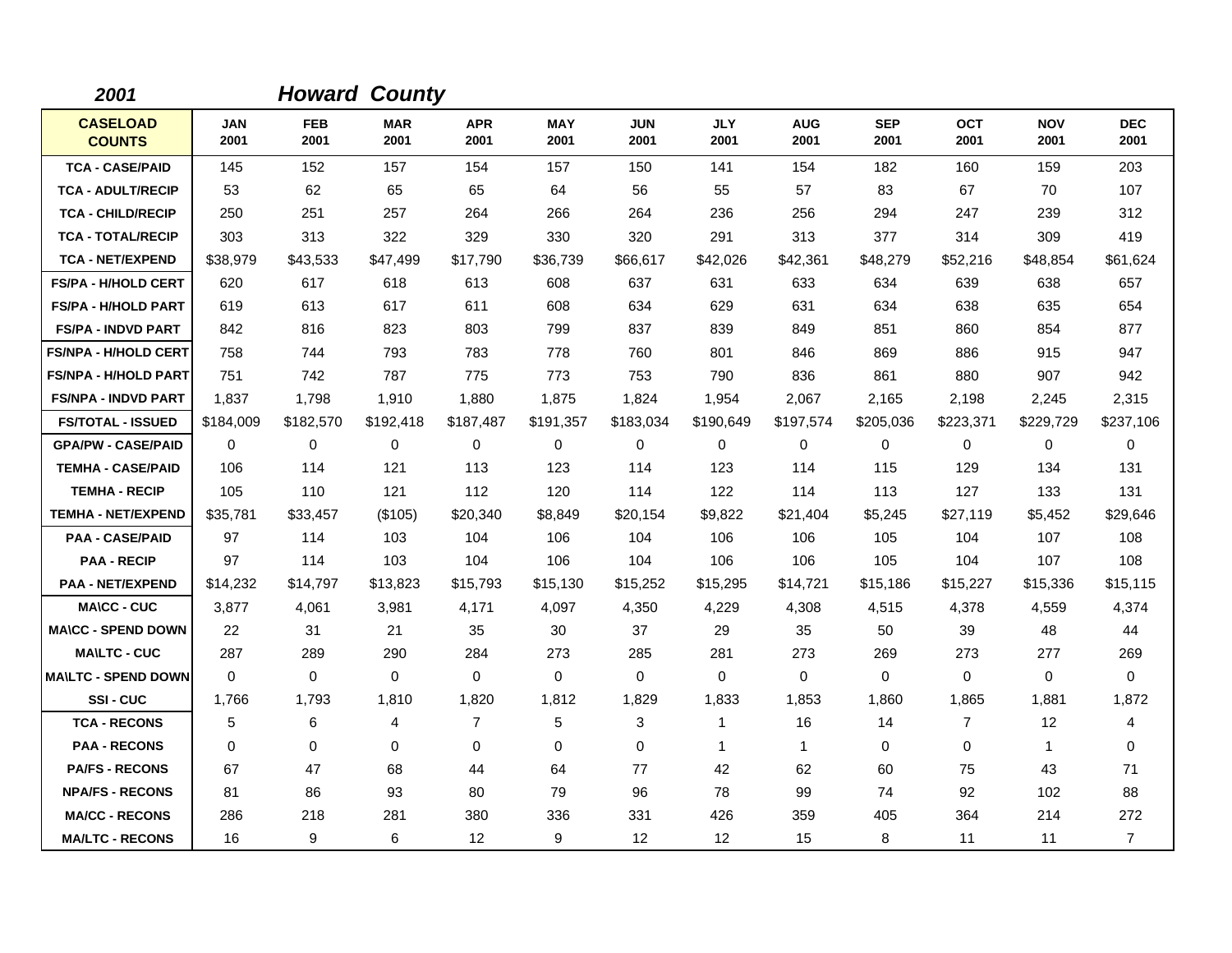| 2002                                   |                    |                    | <b>Howard County</b> |                    |                    |                    |                    |                         |                    |                    |                    |                    |
|----------------------------------------|--------------------|--------------------|----------------------|--------------------|--------------------|--------------------|--------------------|-------------------------|--------------------|--------------------|--------------------|--------------------|
| <b>APPLICATIONS</b><br><b>ACTIVITY</b> | <b>JAN</b><br>2002 | <b>FEB</b><br>2002 | <b>MAR</b><br>2002   | <b>APR</b><br>2002 | <b>MAY</b><br>2002 | <b>JUN</b><br>2002 | <b>JLY</b><br>2002 | <b>AUG</b><br>2002      | <b>SEP</b><br>2002 | <b>OCT</b><br>2002 | <b>NOV</b><br>2002 | <b>DEC</b><br>2002 |
| <b>TCA - RECD</b>                      | 63                 | 43                 | 58                   | 49                 | 49                 | 40                 | 99                 | 99                      | 89                 | 98                 | 83                 | 86                 |
| <b>TCA - APPRVD</b>                    | 13                 | 17                 | 18                   | 14                 | 23                 | 12                 | 31                 | 28                      | 44                 | 34                 | 34                 | 29                 |
| <b>TCA - N/APPRVD</b>                  | 50                 | 51                 | 18                   | 35                 | 63                 | 50                 | 69                 | 78                      | 92                 | 84                 | 59                 | 70                 |
| <b>TCA - CLOSED</b>                    | 14                 | 17                 | 18                   | 15                 | 14                 | 16                 | 16                 | 27                      | 22                 | 33                 | 21                 | 27                 |
| <b>FS/PA - RECD</b>                    | 23                 | 14                 | 25                   | 33                 | 27                 | 27                 | 26                 | 22                      | 28                 | 27                 | 21                 | 25                 |
| <b>FS/PA - APPRVD</b>                  | 29                 | 26                 | 29                   | 30                 | 45                 | 33                 | 43                 | 30                      | 33                 | 40                 | 32                 | 35                 |
| <b>FS/PA - N/APPRVD</b>                | 4                  | $\overline{7}$     | $\,6\,$              | 6                  | 9                  | 3                  | $\boldsymbol{9}$   | 3                       | 5                  | 8                  | $\overline{7}$     | 4                  |
| <b>FS/NPA - RECD</b>                   | 186                | 163                | 172                  | 180                | 178                | 191                | 216                | 251                     | 213                | 229                | 191                | 174                |
| <b>FS/NPA - APPRVD</b>                 | 107                | 123                | 133                  | 135                | 141                | 90                 | 153                | 130                     | 139                | 146                | 133                | 126                |
| FS/NPA - N/APPRVD                      | 84                 | 88                 | 90                   | 115                | 103                | 76                 | 116                | 117                     | 122                | 113                | 97                 | 100                |
| <b>TEMHA - RECD</b>                    | 20                 | 23                 | 27                   | 27                 | 32                 | 34                 | 46                 | 41                      | 36                 | 48                 | 46                 | 38                 |
| <b>TEMHA - APPRVD</b>                  | 10                 | $\overline{7}$     | 10                   | 15                 | 17                 | 13                 | 13                 | 13                      | $\overline{7}$     | 18                 | 11                 | 10                 |
| <b>TEMHA - N/APPRVD</b>                | 20                 | 20                 | 13                   | 23                 | 19                 | 16                 | 31                 | 41                      | 28                 | 38                 | 32                 | 31                 |
| <b>TEMHA - CLOSED</b>                  | 12                 | 20                 | 9                    | 13                 | 11                 | 9                  | 11                 | 11                      | 16                 | 19                 | 16                 | 15                 |
| <b>PAA - RECD</b>                      | $\overline{c}$     | 2                  | 4                    | 3                  | $\mathbf{1}$       | 0                  | $\mathbf 0$        | $\mathbf{1}$            | 3                  | 5                  | 1                  | 3                  |
| <b>PAA - APPRVD</b>                    | 3                  | 4                  | 8                    | 3                  | 3                  | 0                  | $\mathbf 0$        | $\overline{\mathbf{c}}$ | 6                  | 5                  | 4                  | 3                  |
| <b>PAA - N/APPRVD</b>                  | 2                  | 0                  | 2                    | $\mathbf 0$        | $\mathbf 0$        | 0                  | 0                  | 0                       | 0                  | 0                  | 0                  | 0                  |
| <b>PAA - CLOSED</b>                    | 5                  | $\mathbf{1}$       | 2                    | 3                  | $\mathbf{1}$       | 5                  | 3                  | 2                       | $\mathbf{1}$       | $\overline{c}$     | 2                  | -1                 |
| <b>MA/CC - RECD</b>                    | 440                | 400                | 364                  | 343                | 441                | 419                | 484                | 542                     | 491                | 489                | 460                | 395                |
| <b>MA/CC - APPRVD</b>                  | 362                | 378                | 364                  | 311                | 354                | 370                | 366                | 390                     | 386                | 401                | 350                | 382                |
| <b>MA/CC - OTO</b>                     | $\overline{2}$     | $\mathbf{1}$       | 2                    | $\mathbf{1}$       | $\mathbf{1}$       | $\mathbf{1}$       | $\mathbf{1}$       | $\overline{c}$          | $\mathbf{1}$       | 3                  | 3                  | 4                  |
| <b>MA/CC - N/APPRVD</b>                | 184                | 204                | 158                  | 223                | 198                | 198                | 244                | 301                     | 312                | 277                | 203                | 243                |
| <b>MA/LTC - RECD</b>                   | 12                 | 9                  | 5                    | 11                 | 20                 | 15                 | 5                  | 8                       | $\overline{7}$     | 12                 | 8                  | 12                 |
| <b>MA/LTC - APPRVD</b>                 | 19                 | 16                 | 17                   | 13                 | 16                 | 19                 | 20                 | 10                      | 15                 | 19                 | 14                 | 17                 |
| <b>MA/LTC - OTO</b>                    | 0                  | 0                  | 0                    | 0                  | 0                  | 0                  | 0                  | 0                       | $\mathbf 0$        | 0                  | 0                  | 0                  |
| <b>MA/LTC - N/APPRVD</b>               | 15                 | 14                 | 13                   | 18                 | 9                  | 18                 | 17                 | 6                       | 11                 | 18                 | 16                 | $\overline{7}$     |
| <b>SSI-RECD</b>                        | 21                 | 11                 | 13                   | 18                 | 18                 | 24                 | 13                 | 6                       | 15                 | 11                 | 14                 | 10                 |
| <b>SSI-APPRVD</b>                      | 24                 | 21                 | 17                   | 26                 | 22                 | 20                 | 21                 | 15                      | 20                 | 19                 | 20                 | 17                 |
| SSI-OTO                                | 0                  | 0                  | 0                    | $\mathbf 0$        | 0                  | 0                  | 0                  | 0                       | $\mathbf 0$        | 0                  | 0                  | 0                  |
| <b>SSI-N/APPRVD</b>                    | 6                  | $\overline{7}$     | 4                    | 4                  | 8                  | 9                  | 11                 | 3                       | 8                  | 8                  | 4                  | $\overline{7}$     |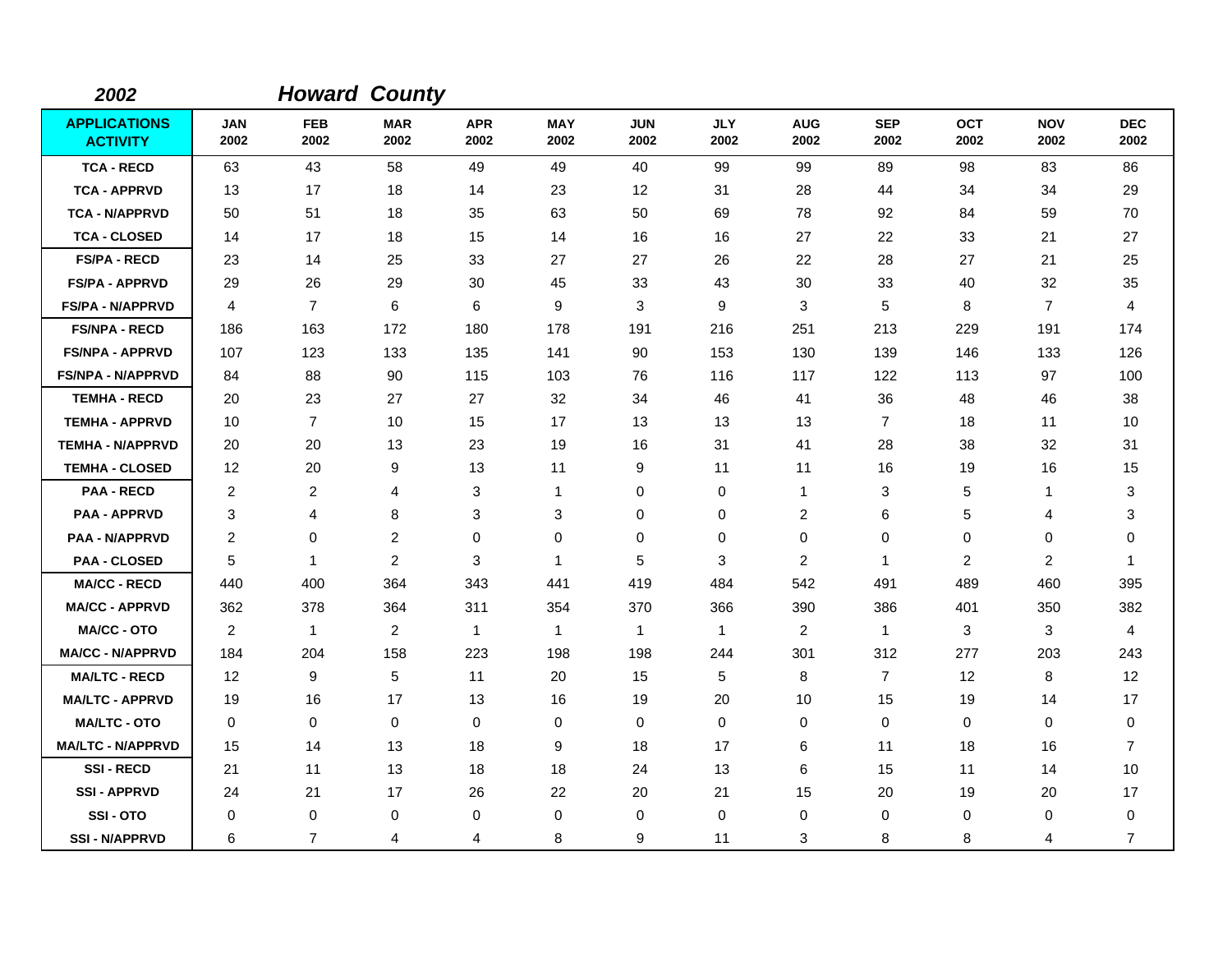| 2002                             |             |                    | <b>Howard County</b> |                    |                    |                    |                    |                    |                    |                    |                    |                    |
|----------------------------------|-------------|--------------------|----------------------|--------------------|--------------------|--------------------|--------------------|--------------------|--------------------|--------------------|--------------------|--------------------|
| <b>CASELOAD</b><br><b>COUNTS</b> | JAN<br>2002 | <b>FEB</b><br>2002 | <b>MAR</b><br>2002   | <b>APR</b><br>2002 | <b>MAY</b><br>2002 | <b>JUN</b><br>2002 | <b>JLY</b><br>2002 | <b>AUG</b><br>2002 | <b>SEP</b><br>2002 | <b>OCT</b><br>2002 | <b>NOV</b><br>2002 | <b>DEC</b><br>2002 |
| <b>TCA - CASE/PAID</b>           | 184         | 196                | 196                  | 195                | 219                | 202                | 240                | 238                | 254                | 264                | 278                | 277                |
| <b>TCA - ADULT/RECIP</b>         | 90          | 97                 | 105                  | 106                | 136                | 112                | 151                | 155                | 169                | 154                | 173                | 167                |
| <b>TCA - CHILD/RECIP</b>         | 283         | 298                | 305                  | 305                | 348                | 332                | 362                | 380                | 405                | 447                | 449                | 437                |
| <b>TCA - TOTAL/RECIP</b>         | 373         | 395                | 410                  | 411                | 484                | 444                | 513                | 535                | 574                | 601                | 622                | 604                |
| <b>TCA - NET/EXPEND</b>          | \$60,636    | \$60,854           | \$45,379             | \$64,938           | \$66,088           | \$76,726           | \$72,402           | \$86,498           | \$84,218           | \$87,917           | \$89,926           | \$92,830           |
| <b>FS/PA - H/HOLD CERT</b>       | 672         | 660                | 661                  | 671                | 694                | 704                | 717                | 719                | 737                | 752                | 760                | 757                |
| <b>FS/PA - H/HOLD PART</b>       | 670         | 658                | 658                  | 669                | 692                | 700                | 715                | 715                | 735                | 751                | 758                | 755                |
| <b>FS/PA - INDVD PART</b>        | 898         | 897                | 902                  | 928                | 981                | 992                | 1,002              | 995                | 1,039              | 1,096              | 1,117              | 1,110              |
| <b>FS/NPA - H/HOLD CERT</b>      | 933         | 979                | 1,022                | 1,031              | 1,026              | 998                | 1,030              | 1,052              | 1,059              | 1,054              | 1,075              | 1,080              |
| <b>FS/NPA - H/HOLD PART</b>      | 929         | 973                | 1,016                | 1,020              | 1,013              | 993                | 1,021              | 1,049              | 1,051              | 1,050              | 1,067              | 1,076              |
| <b>FS/NPA - INDVD PART</b>       | 2,288       | 2,397              | 2,463                | 2,467              | 2,469              | 2,431              | 2,536              | 2,620              | 2,654              | 2,607              | 2,640              | 2,686              |
| <b>FS/TOTAL - ISSUED</b>         | \$231,607   | \$239,398          | \$245,740            | \$247,146          | \$247,717          | \$244,331          | \$251,713          | \$257,596          | \$263,319          | \$277,515          | \$280,801          | \$285,700          |
| <b>GPA/PW - CASE/PAID</b>        | 0           | $\mathbf 0$        | $\mathbf 0$          | $\mathbf 0$        | $\mathbf 0$        | $\mathbf 0$        | $\mathbf 0$        | 0                  | $\mathbf 0$        | 0                  | $\mathbf 0$        | 0                  |
| <b>TEMHA - CASE/PAID</b>         | 129         | 115                | 123                  | 139                | 145                | 132                | 172                | 155                | 141                | 154                | 144                | 136                |
| <b>TEMHA - RECIP</b>             | 128         | 114                | 121                  | 138                | 145                | 132                | 169                | 155                | 138                | 154                | 144                | 136                |
| <b>TEMHA - NET/EXPEND</b>        | \$20,279    | \$12,040           | \$18,723             | \$21,693           | \$15,232           | \$24,549           | \$11,575           | \$26,321           | \$20,275           | \$1,668            | \$29,750           | \$20,122           |
| <b>PAA - CASE/PAID</b>           | 107         | 110                | 120                  | 116                | 119                | 114                | 118                | 112                | 122                | 121                | 127                | 128                |
| <b>PAA - RECIP</b>               | 107         | 110                | 120                  | 116                | 119                | 114                | 118                | 112                | 122                | 121                | 127                | 128                |
| <b>PAA - NET/EXPEND</b>          | \$14,350    | \$15,071           | \$16,542             | \$15,949           | \$15,705           | \$15,226           | \$16,128           | \$14,855           | \$15,290           | \$15,813           | \$17,922           | \$16,973           |
| <b>MA\CC - CUC</b>               | 4,429       | 4,663              | 4,531                | 4,679              | 4,529              | 4,736              | 4,523              | 4,623              | 4,806              | 4,636              | 4,801              | 4,664              |
| <b>MA\CC - SPEND DOWN</b>        | 47          | 55                 | 51                   | 63                 | 48                 | 58                 | 36                 | 40                 | 55                 | 44                 | 49                 | 33                 |
| <b>MA\LTC - CUC</b>              | 276         | 284                | 278                  | 269                | 263                | 264                | 268                | 268                | 271                | 265                | 265                | 259                |
| <b>MA\LTC - SPEND DOWN</b>       | 0           | 0                  | $\mathbf 0$          | 0                  | $\mathbf 0$        | 0                  | $\mathbf 0$        | 0                  | 0                  | 0                  | 0                  | 0                  |
| SSI-CUC                          | 1,889       | 1,897              | 1,871                | 1,875              | 1,867              | 1,843              | 1,801              | 1,795              | 1,787              | 1,784              | 1,792              | 1,790              |
| <b>TCA - RECONS</b>              | 11          | 8                  | 9                    | 4                  | 5                  | 6                  | $\overline{7}$     | 9                  | 16                 | 22                 | 5                  | 10                 |
| <b>PAA - RECONS</b>              | 0           | 0                  | $\mathbf 0$          | 0                  | $\mathbf 0$        | 0                  | $\mathbf 0$        | 1                  | $\mathbf 0$        | 0                  | 0                  | $\mathbf{1}$       |
| <b>PA/FS - RECONS</b>            | 62          | 54                 | 59                   | 55                 | 78                 | 48                 | 55                 | 66                 | 68                 | 61                 | 51                 | 54                 |
| <b>NPA/FS - RECONS</b>           | 72          | 76                 | 82                   | 95                 | 91                 | 97                 | 75                 | 68                 | 83                 | 84                 | 82                 | 89                 |
| <b>MA/CC - RECONS</b>            | 314         | 348                | 349                  | 376                | 329                | 355                | 385                | 291                | 267                | 285                | 241                | 358                |
| <b>MA/LTC - RECONS</b>           | 9           | $12 \overline{ }$  | 16                   | $12 \overline{ }$  | 12                 | 12                 | 9                  | 13                 | 8                  | 9                  | 10                 | 11                 |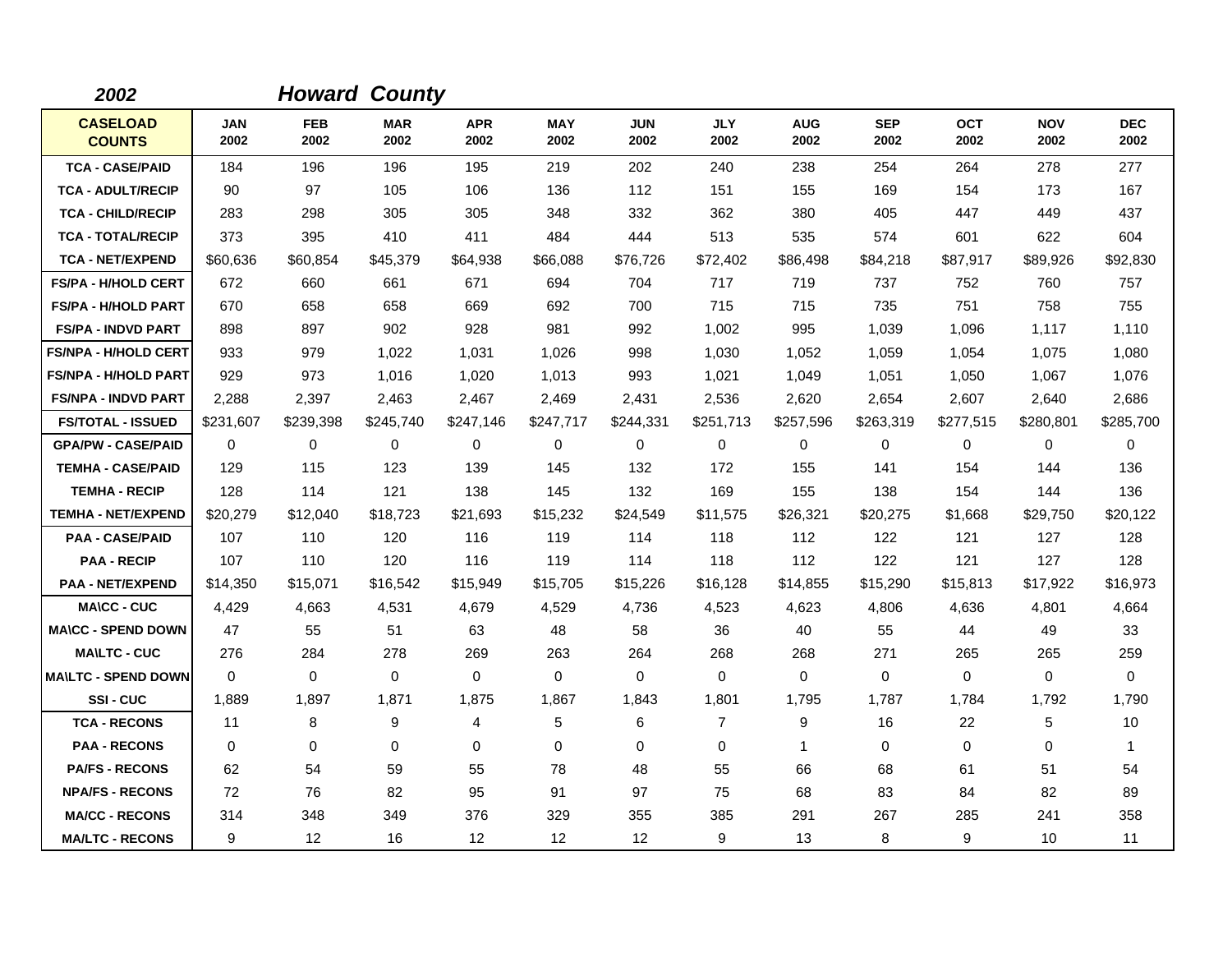| 2003                                   |                    |                    | <b>Howard County</b> |                    |                    |                    |                    |                    |                    |                    |                    |                    |
|----------------------------------------|--------------------|--------------------|----------------------|--------------------|--------------------|--------------------|--------------------|--------------------|--------------------|--------------------|--------------------|--------------------|
| <b>APPLICATIONS</b><br><b>ACTIVITY</b> | <b>JAN</b><br>2003 | <b>FEB</b><br>2003 | <b>MAR</b><br>2003   | <b>APR</b><br>2003 | <b>MAY</b><br>2003 | <b>JUN</b><br>2003 | <b>JLY</b><br>2003 | <b>AUG</b><br>2003 | <b>SEP</b><br>2003 | <b>OCT</b><br>2003 | <b>NOV</b><br>2003 | <b>DEC</b><br>2003 |
| <b>TCA - RECD</b>                      | 96                 | 60                 | 103                  | 80                 | 72                 | 61                 | 83                 | 77                 | 83                 | 86                 | 60                 | 68                 |
| <b>TCA - APPRVD</b>                    | 31                 | 35                 | 24                   | 34                 | 23                 | 30                 | 37                 | 26                 | 36                 | 35                 | 24                 | 33                 |
| <b>TCA - N/APPRVD</b>                  | 74                 | 77                 | 46                   | 76                 | 61                 | 52                 | 76                 | 49                 | 67                 | 71                 | 61                 | 44                 |
| <b>TCA - CLOSED</b>                    | 21                 | 31                 | 21                   | 26                 | 35                 | 44                 | 32                 | 43                 | 27                 | 31                 | 38                 | 33                 |
| <b>FS/PA - RECD</b>                    | 32                 | 15                 | 39                   | 15                 | 20                 | 12                 | 18                 | 12                 | 27                 | 31                 | 30                 | 10                 |
| <b>FS/PA - APPRVD</b>                  | 38                 | 32                 | 46                   | 27                 | 24                 | 18                 | 23                 | 14                 | 34                 | 32                 | 36                 | 18                 |
| <b>FS/PA - N/APPRVD</b>                | 9                  | 9                  | $\sqrt{5}$           | $\overline{2}$     | $\overline{7}$     | $\overline{2}$     | 5                  | 0                  | 6                  | 3                  | 5                  | 4                  |
| <b>FS/NPA - RECD</b>                   | 240                | 167                | 232                  | 232                | 207                | 181                | 207                | 220                | 234                | 355                | 191                | 210                |
| <b>FS/NPA - APPRVD</b>                 | 144                | 120                | 153                  | 165                | 129                | 141                | 167                | 125                | 145                | 235                | 197                | 149                |
| FS/NPA - N/APPRVD                      | 112                | 80                 | 108                  | 96                 | 90                 | 108                | 104                | 88                 | 103                | 196                | 123                | 93                 |
| <b>TEMHA - RECD</b>                    | 42                 | 32                 | 67                   | 42                 | 47                 | 46                 | 36                 | 72                 | 43                 | 63                 | 45                 | 53                 |
| <b>TEMHA - APPRVD</b>                  | 13                 | 5                  | 18                   | 17                 | 12                 | 8                  | 20                 | 5                  | 20                 | 17                 | 20                 | 10                 |
| <b>TEMHA - N/APPRVD</b>                | 50                 | 22                 | 43                   | 41                 | 43                 | 47                 | 33                 | 43                 | 43                 | 45                 | 55                 | 49                 |
| <b>TEMHA - CLOSED</b>                  | 5                  | 15                 | 14                   | 12                 | 18                 | 18                 | 18                 | 17                 | 11                 | 21                 | 10                 | 9                  |
| <b>PAA - RECD</b>                      | 6                  | 0                  | 6                    | $\overline{c}$     | $\overline{c}$     | 0                  | $\overline{c}$     | 4                  | 3                  | $\overline{c}$     | 4                  | 1                  |
| <b>PAA - APPRVD</b>                    | 8                  | 0                  | 6                    | 3                  | $\overline{c}$     | 0                  | 1                  | 5                  | 6                  | $\overline{c}$     | 4                  | -1                 |
| <b>PAA - N/APPRVD</b>                  | $\overline{1}$     | 0                  | 0                    | $\mathbf 0$        | $\mathbf{1}$       | 0                  | $\mathbf{1}$       | $\mathbf{1}$       | $\mathbf 1$        | 0                  | 0                  | 0                  |
| <b>PAA - CLOSED</b>                    | $\overline{4}$     | $\mathbf{1}$       | 5                    | 2                  | $\overline{2}$     | $\overline{c}$     | 2                  | $\overline{c}$     | $\overline{c}$     | 8                  | 4                  | -1                 |
| <b>MA/CC - RECD</b>                    | 488                | 450                | 495                  | 483                | 490                | 486                | 492                | 551                | 500                | 588                | 445                | 542                |
| <b>MA/CC - APPRVD</b>                  | 382                | 387                | 371                  | 393                | 370                | 379                | 446                | 390                | 393                | 470                | 357                | 385                |
| <b>MA/CC - OTO</b>                     | $\mathbf{1}$       | $\mathbf{1}$       | $\overline{2}$       | 5                  | 5                  | $\overline{2}$     | 3                  | 3                  | 6                  | 3                  | 3                  | $\mathbf 0$        |
| <b>MA/CC - N/APPRVD</b>                | 268                | 239                | 228                  | 283                | 263                | 274                | 292                | 256                | 249                | 329                | 258                | 267                |
| <b>MA/LTC - RECD</b>                   | 15                 | 10                 | 11                   | 16                 | 16                 | 14                 | 9                  | $\overline{7}$     | 4                  | 17                 | $\overline{7}$     | 6                  |
| <b>MA/LTC - APPRVD</b>                 | 19                 | 8                  | 20                   | 22                 | 14                 | 22                 | 17                 | 20                 | 8                  | 21                 | 19                 | 11                 |
| <b>MA/LTC - OTO</b>                    | 0                  | 0                  | 0                    | 0                  | 0                  | 0                  | $\mathbf 0$        | 0                  | $\mathbf 0$        | 0                  | 0                  | 0                  |
| <b>MA/LTC - N/APPRVD</b>               | 16                 | 9                  | 12                   | 16                 | 9                  | 15                 | 8                  | 14                 | 10                 | 10                 | 12                 | 11                 |
| <b>SSI-RECD</b>                        | 13                 | 12                 | 19                   | 18                 | 12                 | 16                 | 9                  | 14                 | 13                 | $12 \overline{ }$  | 16                 | 10                 |
| <b>SSI-APPRVD</b>                      | 16                 | 15                 | 23                   | 19                 | 24                 | 20                 | 23                 | 12                 | 19                 | 23                 | 15                 | 17                 |
| SSI-OTO                                | 0                  | 0                  | 0                    | 0                  | 0                  | 0                  | $\mathbf 0$        | 0                  | $\mathbf 0$        | 0                  | 0                  | 0                  |
| <b>SSI-N/APPRVD</b>                    | 10                 | 4                  | 6                    | 8                  | $\overline{7}$     | $\overline{7}$     | 6                  | 6                  | 9                  | 9                  | 4                  | 6                  |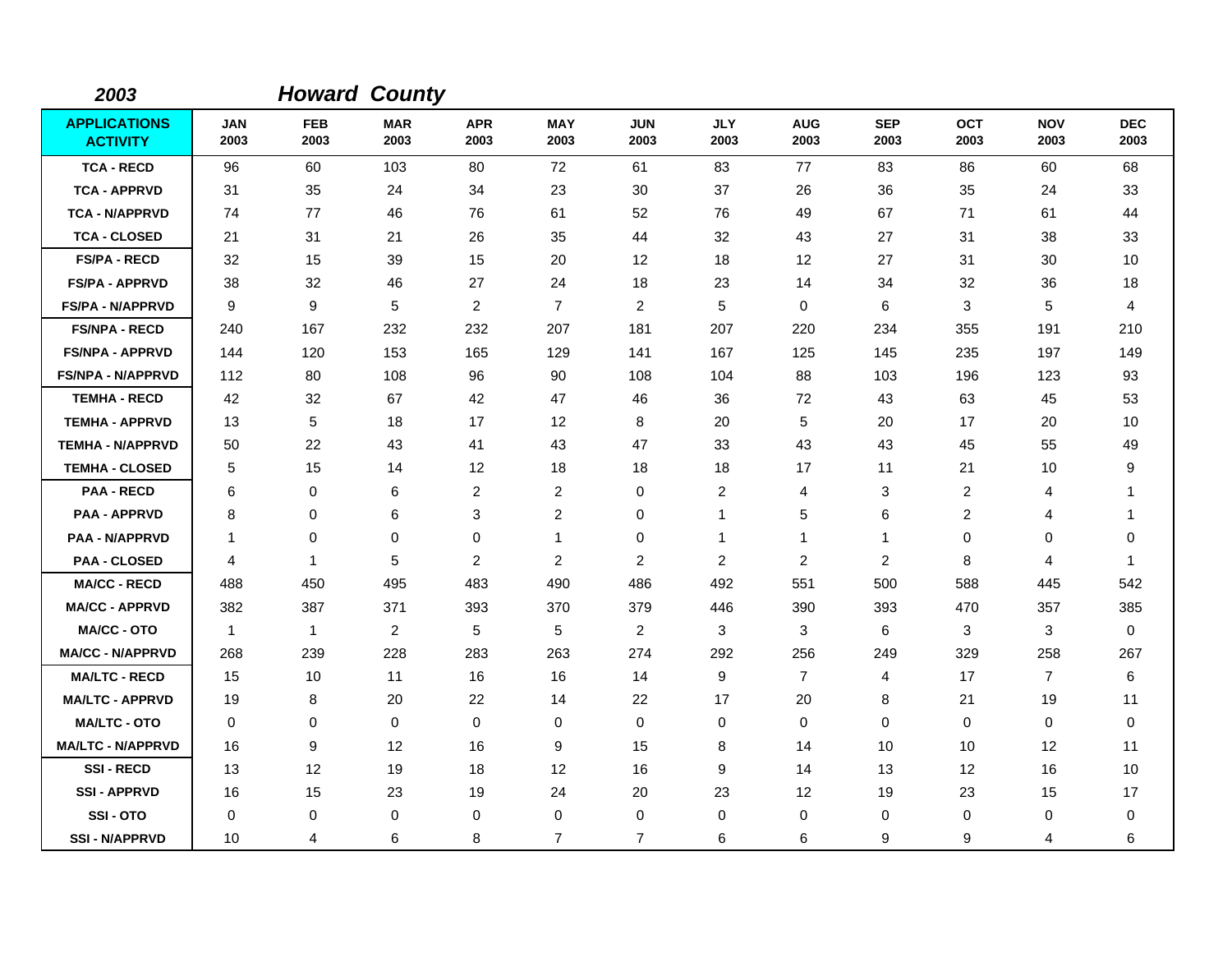| 2003                             |                    |                    | <b>Howard County</b> |                    |                    |                    |                    |                    |                    |                    |                    |                    |
|----------------------------------|--------------------|--------------------|----------------------|--------------------|--------------------|--------------------|--------------------|--------------------|--------------------|--------------------|--------------------|--------------------|
| <b>CASELOAD</b><br><b>COUNTS</b> | <b>JAN</b><br>2003 | <b>FEB</b><br>2003 | <b>MAR</b><br>2003   | <b>APR</b><br>2003 | <b>MAY</b><br>2003 | <b>JUN</b><br>2003 | <b>JLY</b><br>2003 | <b>AUG</b><br>2003 | <b>SEP</b><br>2003 | <b>OCT</b><br>2003 | <b>NOV</b><br>2003 | <b>DEC</b><br>2003 |
| <b>TCA - CASE/PAID</b>           | 284                | 300                | 301                  | 312                | 295                | 305                | 302                | 280                | 305                | 305                | 292                | 305                |
| <b>TCA - ADULT/RECIP</b>         | 183                | 193                | 200                  | 201                | 189                | 197                | 188                | 174                | 202                | 203                | 194                | 200                |
| <b>TCA - CHILD/RECIP</b>         | 448                | 477                | 493                  | 528                | 497                | 515                | 506                | 468                | 519                | 508                | 481                | 527                |
| <b>TCA - TOTAL/RECIP</b>         | 631                | 670                | 693                  | 729                | 686                | 712                | 694                | 642                | 721                | 711                | 675                | 727                |
| <b>TCA - NET/EXPEND</b>          | \$96,760           | \$91,653           | \$91,889             | \$96,937           | \$99,488           | \$100,546          | \$104,475          | \$94,654           | \$100,533          | \$103.959          | \$99,072           | \$137,190          |
| <b>FS/PA - H/HOLD CERT</b>       | 771                | 785                | 790                  | 798                | 809                | 806                | 799                | 797                | 823                | 839                | 841                | 840                |
| <b>FS/PA - H/HOLD PART</b>       | 770                | 784                | 784                  | 794                | 808                | 804                | 797                | 796                | 818                | 838                | 839                | 838                |
| <b>FS/PA - INDVD PART</b>        | 1,121              | 1,165              | 1,167                | 1,192              | 1,230              | 1,236              | 1,236              | 1,202              | 1,259              | 1,289              | 1,282              | 1,266              |
| <b>FS/NPA - H/HOLD CERT</b>      | 1,110              | 1,133              | 1,173                | 1,198              | 1,196              | 1,235              | 1,296              | 1,304              | 1,296              | 1,340              | 1,322              | 1,329              |
| <b>FS/NPA - H/HOLD PART</b>      | 1,106              | 1,130              | 1,167                | 1,193              | 1,190              | 1,228              | 1,286              | 1,292              | 1,287              | 1,336              | 1,317              | 1,323              |
| <b>FS/NPA - INDVD PART</b>       | 2,746              | 2,839              | 2,877                | 2,967              | 2,988              | 3,052              | 3,204              | 3,250              | 3,204              | 3,394              | 3,278              | 3,335              |
| <b>FS/TOTAL - ISSUED</b>         | \$292,165          | \$4,004            | \$307,334            | \$316,134          | \$323,903          | \$333,876          | \$341,474          | \$348,450          | \$350,802          | \$379,103          | \$366,032          | \$367,336          |
| <b>GPA/PW - CASE/PAID</b>        | $\Omega$           | 0                  | $\mathbf 0$          | 0                  | 0                  | $\mathbf 0$        | $\mathbf 0$        | 0                  | $\mathbf 0$        | 0                  | $\mathbf 0$        | 0                  |
| <b>TEMHA - CASE/PAID</b>         | 149                | 131                | 156                  | 155                | 152                | 129                | 168                | 125                | 153                | 137                | 160                | 144                |
| <b>TEMHA - RECIP</b>             | 149                | 131                | 156                  | 155                | 150                | 129                | 166                | 125                | 152                | 137                | 158                | 144                |
| <b>TEMHA - NET/EXPEND</b>        | \$26,503           | \$5,014            | \$24,674             | \$9,527            | \$32,951           | \$27,471           | \$19,153           | \$4,609            | \$43,015           | \$21,733           | \$22,719           | \$23,195           |
| <b>PAA - CASE/PAID</b>           | 133                | 130                | 132                  | 133                | 133                | 131                | 131                | 138                | 142                | 134                | 136                | 134                |
| <b>PAA - RECIP</b>               | 133                | 130                | 132                  | 133                | 133                | 131                | 131                | 138                | 142                | 134                | 136                | 134                |
| <b>PAA - NET/EXPEND</b>          | \$17,731           | \$17,308           | \$17,404             | \$17,396           | \$17,860           | \$17,696           | \$17,692           | \$18,124           | \$18,434           | \$17,328           | \$17,097           | \$16,438           |
| <b>MA\CC - CUC</b>               | 4,705              | 4,980              | 4,879                | 5,199              | 5,048              | 5,368              | 5,254              | 5,254              | 5,622              | 5,731              | 5,958              | 5,741              |
| <b>MA\CC - SPEND DOWN</b>        | 39                 | 51                 | 38                   | 49                 | 30                 | 40                 | 41                 | 36                 | 50                 | 38                 | 41                 | 28                 |
| <b>MA\LTC - CUC</b>              | 254                | 245                | 245                  | 249                | 237                | 244                | 249                | 252                | 247                | 255                | 268                | 264                |
| <b>MAILTC - SPEND DOWN</b>       | $\Omega$           | 0                  | $\mathbf 0$          | 0                  | $\mathbf 0$        | $\mathbf 0$        | $\Omega$           | 0                  | 0                  | 0                  | $\mathbf 0$        | 0                  |
| SSI-CUC                          | 1,790              | 1,796              | 1,806                | 1,808              | 1,819              | 1,845              | 1,863              | 1,855              | 1,873              | 1,784              | 1,798              | 1,812              |
| <b>TCA - RECONS</b>              | 9                  | $\overline{7}$     | 9                    | 13                 | 5                  | 5                  | 29                 | 11                 | 14                 | 16                 | 13                 | 11                 |
| <b>PAA - RECONS</b>              | 0                  | $\Omega$           | $\Omega$             | $\Omega$           | $\mathbf 0$        | $\Omega$           | $\Omega$           | 1                  | $\mathbf 0$        | $\Omega$           | 0                  | 1                  |
| <b>PA/FS - RECONS</b>            | 65                 | 53                 | 91                   | 84                 | 74                 | 72                 | 65                 | 61                 | 95                 | 96                 | 70                 | 79                 |
| <b>NPA/FS - RECONS</b>           | 84                 | 87                 | 108                  | 106                | 86                 | 106                | 100                | 66                 | 82                 | 105                | 86                 | 92                 |
| <b>MA/CC - RECONS</b>            | 541                | 378                | 536                  | 470                | 483                | 343                | 486                | 449                | 407                | 406                | 301                | 448                |
| <b>MA/LTC - RECONS</b>           | $\overline{7}$     | 9                  | 16                   | 21                 | 10                 | 11                 | 11                 | 12                 | 14                 | 4                  | 5                  | $\overline{7}$     |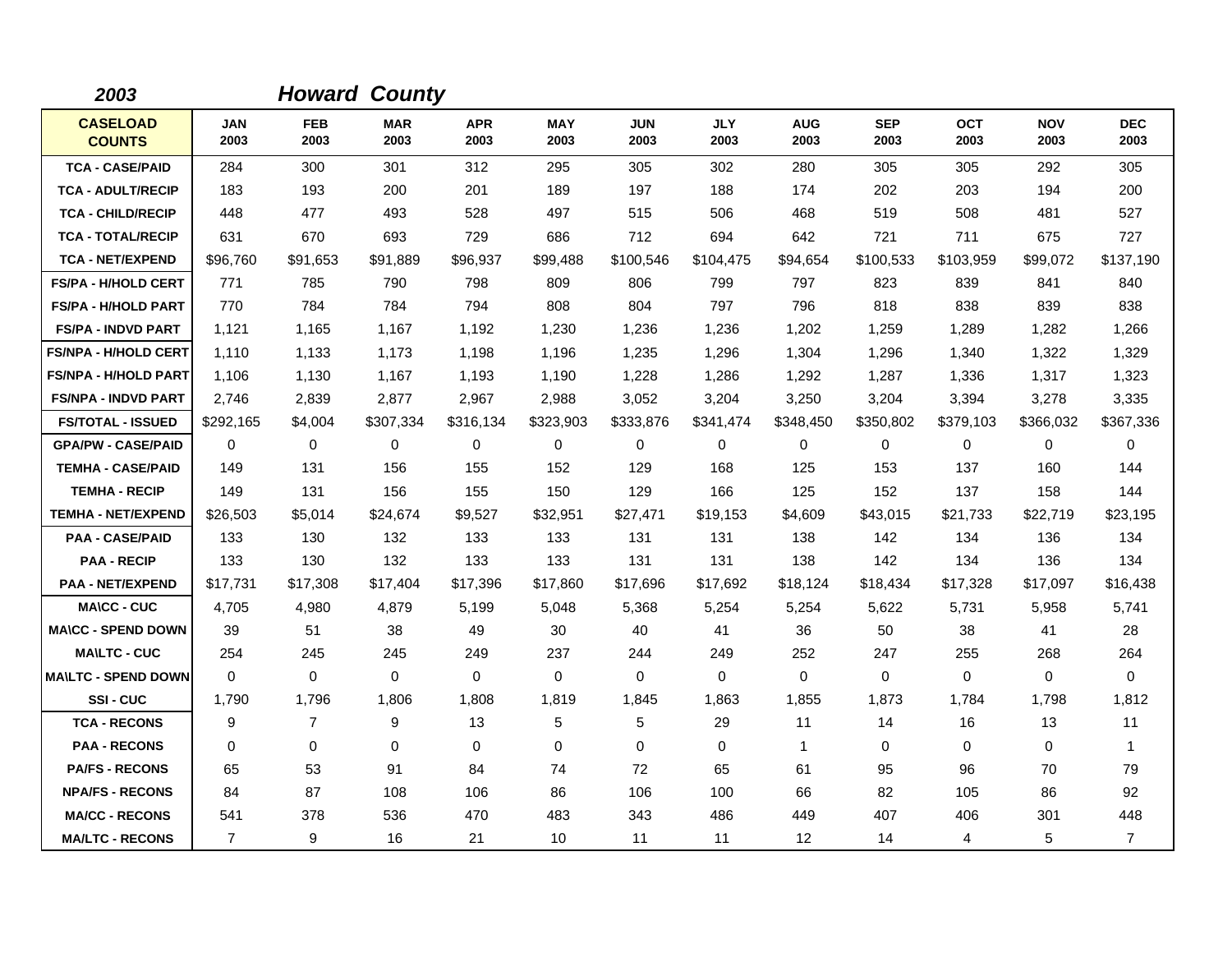| 2004                                   |                    | <b>Howard</b>      | <b>County</b>      |                    |                    |                    |                    |                    |                    |                    |                    |                    |
|----------------------------------------|--------------------|--------------------|--------------------|--------------------|--------------------|--------------------|--------------------|--------------------|--------------------|--------------------|--------------------|--------------------|
| <b>APPLICATIONS</b><br><b>ACTIVITY</b> | <b>JAN</b><br>2004 | <b>FEB</b><br>2004 | <b>MAR</b><br>2004 | <b>APR</b><br>2004 | <b>MAY</b><br>2004 | <b>JUN</b><br>2004 | <b>JLY</b><br>2004 | <b>AUG</b><br>2004 | <b>SEP</b><br>2004 | <b>OCT</b><br>2004 | <b>NOV</b><br>2004 | <b>DEC</b><br>2004 |
| <b>TCA - RECD</b>                      | 81                 | 65                 | 78                 | 62                 | 68                 | 80                 | 101                | 72                 | 90                 | 73                 | 66                 | 51                 |
| <b>TCA - APPRVD</b>                    | 23                 | 30                 | 30                 | 30                 | 26                 | 21                 | 37                 | 42                 | 23                 | 37                 | 25                 | 47                 |
| <b>TCA - N/APPRVD</b>                  | 42                 | 54                 | 60                 | 52                 | 60                 | 56                 | 56                 | 75                 | 68                 | 65                 | 54                 | 57                 |
| <b>TCA - CLOSED</b>                    | 29                 | 33                 | 24                 | 29                 | 44                 | 25                 | 35                 | 33                 | 45                 | 34                 | 54                 | 28                 |
| <b>FS/PA - RECD</b>                    | 24                 | 21                 | 30                 | 17                 | 37                 | 17                 | 20                 | 24                 | 28                 | 33                 | 24                 | 29                 |
| <b>FS/PA - APPRVD</b>                  | 18                 | 26                 | 32                 | 29                 | 32                 | 14                 | 19                 | 27                 | 30                 | 35                 | 20                 | 35                 |
| <b>FS/PA - N/APPRVD</b>                | 2                  | 6                  | 8                  | $\overline{7}$     | $\overline{2}$     | 5                  | 4                  | 6                  | 6                  | 4                  | 4                  | $\overline{7}$     |
| <b>FS/NPA - RECD</b>                   | 233                | 196                | 240                | 203                | 190                | 262                | 229                | 220                | 244                | 257                | 183                | 208                |
| <b>FS/NPA - APPRVD</b>                 | 141                | 158                | 173                | 163                | 160                | 176                | 168                | 153                | 202                | 241                | 153                | 162                |
| <b>FS/NPA - N/APPRVD</b>               | 70                 | 85                 | 101                | 97                 | 80                 | 80                 | 91                 | 88                 | 118                | 99                 | 69                 | 68                 |
| <b>TEMHA - RECD</b>                    | 38                 | 44                 | 60                 | 33                 | 42                 | 54                 | 40                 | 53                 | 57                 | 47                 | 39                 | 50                 |
| <b>TEMHA - APPRVD</b>                  | $12 \overline{ }$  | 5                  | 9                  | $\overline{7}$     | 12                 | 12                 | 15                 | 12                 | 12                 | 19                 | 9                  | 11                 |
| <b>TEMHA - N/APPRVD</b>                | 35                 | 45                 | 54                 | 34                 | 31                 | 36                 | 48                 | 43                 | 54                 | 43                 | 25                 | 44                 |
| <b>TEMHA - CLOSED</b>                  | 18                 | 15                 | 15                 | 10                 | 17                 | 11                 | 14                 | 13                 | 14                 | 13                 | 14                 | 18                 |
| <b>PAA - RECD</b>                      | -1                 | 1                  | 2                  | 0                  | $\overline{2}$     | 1                  | $\mathbf{1}$       | 1                  | 3                  | 2                  | 1                  | $\overline{2}$     |
| <b>PAA - APPRVD</b>                    | $\overline{1}$     | 1                  | $\overline{2}$     | 1                  | $\overline{2}$     | 1                  | $\overline{c}$     | $\mathbf{1}$       | 3                  | 4                  | 1                  | 3                  |
| <b>PAA - N/APPRVD</b>                  | 0                  | 0                  | $\mathbf 0$        | 0                  | $\,0\,$            | 0                  | 0                  | 0                  | 0                  | 0                  | 0                  | 0                  |
| <b>PAA - CLOSED</b>                    | $\overline{2}$     | $\overline{c}$     | 5                  | 3                  | $\mathbf{1}$       | 5                  | $\mathbf{1}$       | $\mathbf{1}$       | 4                  | $\overline{c}$     | $\mathbf{1}$       | 0                  |
| <b>MA/CC - RECD</b>                    | 514                | 508                | 608                | 504                | 509                | 553                | 511                | 532                | 583                | 589                | 471                | 450                |
| <b>MA/CC - APPRVD</b>                  | 405                | 424                | 523                | 447                | 408                | 410                | 434                | 423                | 478                | 512                | 370                | 349                |
| <b>MA/CC - OTO</b>                     | $\mathbf 0$        | 0                  | $\mathbf{1}$       | 4                  | 0                  | 3                  | 4                  | $\mathbf{1}$       | 2                  | $\mathbf{1}$       | 3                  | 5                  |
| <b>MA/CC - N/APPRVD</b>                | 241                | 266                | 340                | 274                | 240                | 276                | 280                | 284                | 296                | 330                | 253                | 255                |
| <b>MA/LTC - RECD</b>                   | 13                 | 12 <sup>2</sup>    | 19                 | $\overline{7}$     | 18                 | 19                 | 18                 | 18                 | 11                 | 10                 | 9                  | 9                  |
| <b>MA/LTC - APPRVD</b>                 | 15                 | 12                 | 11                 | 17                 | 23                 | 18                 | 22                 | 22                 | 12                 | 17                 | 9                  | 33                 |
| <b>MA/LTC - OTO</b>                    | $\mathbf 0$        | 0                  | 0                  | 0                  | 0                  | 0                  | 0                  | 0                  | $\mathbf 0$        | 0                  | 0                  | 0                  |
| <b>MA/LTC - N/APPRVD</b>               | 11                 | 11                 | 17                 | 12                 | 18                 | 14                 | 22                 | 21                 | 15                 | 10                 | $\overline{7}$     | 26                 |
| <b>SSI-RECD</b>                        | 15                 | 13                 | 22                 | 26                 | 20                 | 11                 | 20                 | 15                 | 20                 | 26                 | 16                 | 13                 |
| <b>SSI-APPRVD</b>                      | 15                 | 19                 | 30                 | 31                 | 24                 | 22                 | 35                 | 19                 | 41                 | 43                 | 23                 | 21                 |
| SSI-OTO                                | 0                  | 0                  | $\mathbf 0$        | 0                  | 0                  | 0                  | $\mathbf{1}$       | 0                  | $\Omega$           | 0                  | 0                  | 0                  |
| <b>SSI-N/APPRVD</b>                    | 5                  | 6                  | 10                 | 13                 | 6                  | 8                  | 12                 | 10                 | 6                  | 8                  | $\overline{7}$     | 5                  |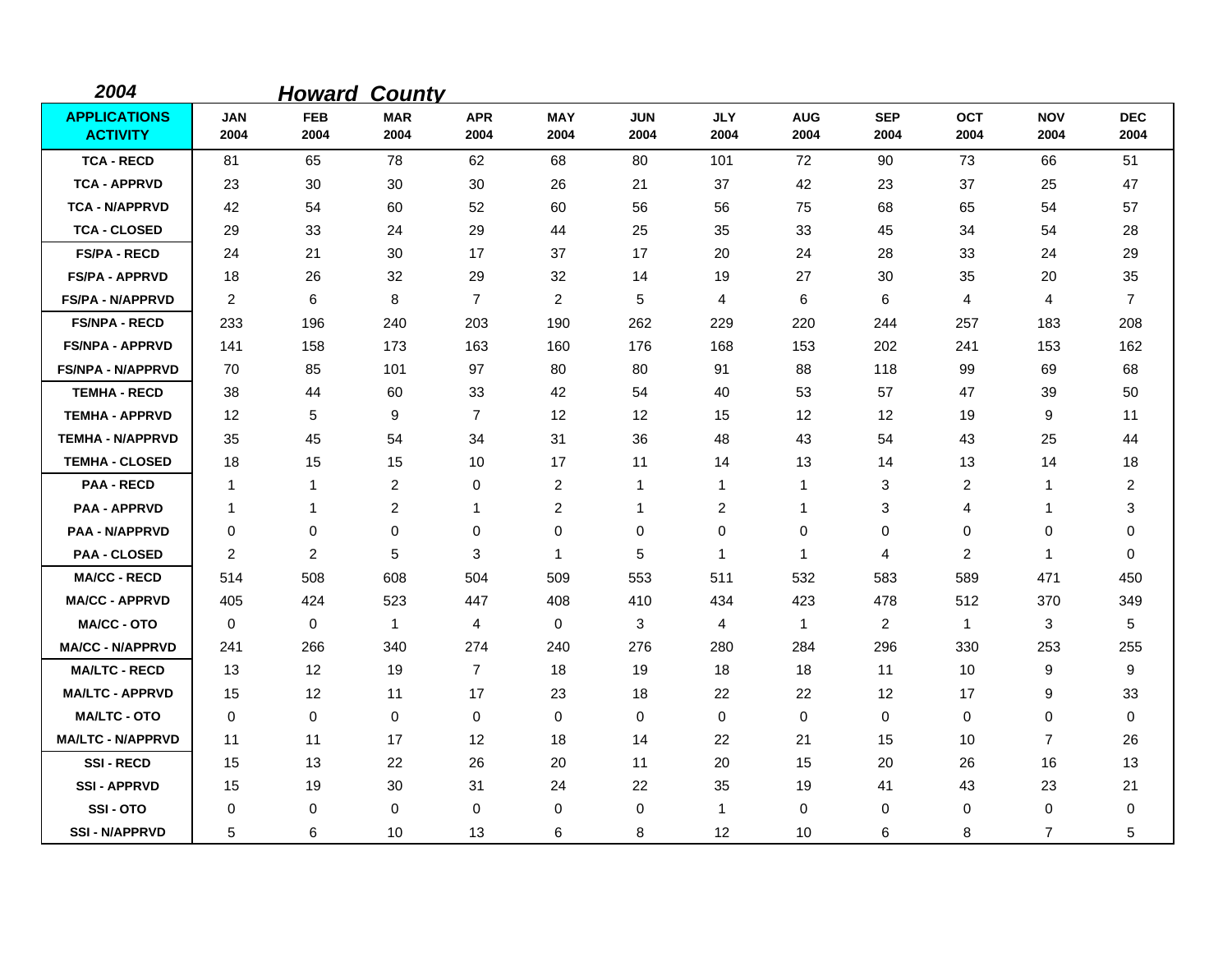| 2004                             |                    |                    | <b>Howard County</b> |                    |                    |                    |                    |                    |                    |                    |                    |                    |
|----------------------------------|--------------------|--------------------|----------------------|--------------------|--------------------|--------------------|--------------------|--------------------|--------------------|--------------------|--------------------|--------------------|
| <b>CASELOAD</b><br><b>COUNTS</b> | <b>JAN</b><br>2004 | <b>FEB</b><br>2004 | <b>MAR</b><br>2004   | <b>APR</b><br>2004 | <b>MAY</b><br>2004 | <b>JUN</b><br>2004 | <b>JLY</b><br>2004 | <b>AUG</b><br>2004 | <b>SEP</b><br>2004 | <b>OCT</b><br>2004 | <b>NOV</b><br>2004 | <b>DEC</b><br>2004 |
| <b>TCA - CASE/PAID</b>           | 289                | 301                | 304                  | 311                | 288                | 285                | 300                | 322                | 284                | 295                | 265                | 292                |
| <b>TCA - ADULT/RECIP</b>         | 181                | 190                | 188                  | 186                | 173                | 165                | 185                | 209                | 171                | 179                | 151                | 171                |
| <b>TCA - CHILD/RECIP</b>         | 495                | 511                | 506                  | 529                | 498                | 486                | 515                | 551                | 483                | 503                | 431                | 489                |
| <b>TCA - TOTAL/RECIP</b>         | 676                | 701                | 694                  | 715                | 671                | 651                | 700                | 760                | 654                | 682                | 582                | 660                |
| <b>TCA - NET/EXPEND</b>          | \$92,507           | \$98,992           | \$95,314             | \$103,755          | \$97,686           | \$89,712           | \$104,077          | \$104,672          | \$94,206           | \$93,114           | \$89,135           | \$137,349          |
| <b>FS/PA - H/HOLD CERT</b>       | 836                | 840                | 830                  | 847                | 843                | 830                | 834                | 842                | 844                | 842                | 843                | 856                |
| <b>FS/PA - H/HOLD PART</b>       | 834                | 839                | 827                  | 844                | 836                | 826                | 830                | 840                | 840                | 840                | 841                | 854                |
| <b>FS/PA - INDVD PART</b>        | 1,302              | 1,318              | 1,294                | 1,319              | 1,294              | 1,263              | 1,267              | 1,302              | 1,307              | 1,311              | 1,290              | 1,332              |
| <b>FS/NPA - H/HOLD CERT</b>      | 1,299              | 1,298              | 1,342                | 1,311              | 1,352              | 1,363              | 1,382              | 1,383              | 1,402              | 1,475              | 1,481              | 1,437              |
| <b>FS/NPA - H/HOLD PART</b>      | 1,291              | 1.296              | 1,331                | 1,303              | 1.344              | 1,356              | 1,377              | 1,375              | 1,399              | 1.467              | 1,473              | 1,428              |
| <b>FS/NPA - INDVD PART</b>       | 3,200              | 3,185              | 3,268                | 3,216              | 3,316              | 3,336              | 3,346              | 3,321              | 3,392              | 3,547              | 3,575              | 3,455              |
| <b>FS/TOTAL - ISSUED</b>         | \$363,668          | \$367,167          | \$371,386            | \$369,780          | \$372,982          | \$368,402          | \$372,645          | \$374,807          | \$374,506          | \$418,113          | \$418,477          | \$409,637          |
| <b>GPA/PW - CASE/PAID</b>        | 0                  | 0                  | 0                    | $\mathbf 0$        | 0                  | 0                  | 0                  | 0                  | 0                  | 0                  | $\mathbf 0$        | 0                  |
| <b>TEMHA - CASE/PAID</b>         | 139                | 122                | 105                  | 121                | 130                | 118                | 142                | 128                | 134                | 150                | 139                | 130                |
| <b>TEMHA - RECIP</b>             | 139                | 120                | 105                  | 120                | 127                | 118                | 140                | 127                | 133                | 148                | 138                | 129                |
| <b>TEMHA - NET/EXPEND</b>        | \$24,748           | \$10,112           | \$14,544             | (\$13,634)         | \$43,444           | \$21,430           | \$19,372           | \$13,241           | \$13,987           | \$26,590           | \$13,435           | \$12,543           |
| <b>PAA - CASE/PAID</b>           | 133                | 132                | 132                  | 132                | 132                | 129                | 133                | 130                | 129                | 133                | 132                | 136                |
| <b>PAA - RECIP</b>               | 133                | 132                | 132                  | 132                | 132                | 129                | 133                | 130                | 129                | 133                | 132                | 136                |
| <b>PAA - NET/EXPEND</b>          | \$16,942           | \$16,769           | \$16,991             | \$17,090           | \$17,062           | \$17,473           | \$17,882           | \$17,584           | \$17,617           | \$17,634           | \$17,552           | \$17,100           |
| <b>MA\CC - CUC</b>               | 5,741              | 6,033              | 5,855                | 6.148              | 5,889              | 6,178              | 6,020              | 6,052              | 6,378              | 6,226              | 6,494              | 6,129              |
| <b>MA\CC - SPEND DOWN</b>        | 25                 | 36                 | 30                   | 45                 | 38                 | 49                 | 43                 | 44                 | 59                 | 43                 | 51                 | 32                 |
| <b>MAILTC - CUC</b>              | 269                | 268                | 258                  | 270                | 263                | 272                | 275                | 283                | 290                | 288                | 283                | 299                |
| <b>MAILTC - SPEND DOWN</b>       | $\mathbf 0$        | $\mathbf 0$        | $\mathbf 0$          | $\mathbf 0$        | $\mathbf 0$        | 0                  | 0                  | $\mathbf 0$        | $\mathbf 0$        | 0                  | $\mathbf 0$        | $\mathbf 0$        |
| SSI-CUC                          | 1,824              | 1,829              | 1,854                | 1,878              | 1,875              | 1,882              | 1,894              | 1,887              | 1,916              | 1,942              | 1,957              | 1,962              |
| <b>TCA - RECONS</b>              | 13                 | 12                 | 14                   | 5                  | 16                 | 9                  | 18                 | 16                 | 8                  | 16                 | $\overline{2}$     | 12                 |
| <b>PAA - RECONS</b>              | $\Omega$           | 0                  | $\mathbf{1}$         | 1                  | 0                  | $\Omega$           | $\Omega$           | 1                  | $\Omega$           | $\Omega$           | $\mathbf 0$        | 1                  |
| <b>PA/FS - RECONS</b>            | 85                 | 82                 | 111                  | 74                 | 80                 | 89                 | 90                 | 81                 | 70                 | 88                 | 64                 | 94                 |
| <b>NPA/FS - RECONS</b>           | 65                 | 110                | 117                  | 90                 | 113                | 113                | 100                | 88                 | 81                 | 124                | 93                 | 88                 |
| <b>MA/CC - RECONS</b>            | 379                | 466                | 518                  | 470                | 485                | 460                | 449                | 400                | 464                | 510                | 382                | 333                |
| <b>MA/LTC - RECONS</b>           | 4                  | 10                 | 12                   | 10                 | 11                 | 5                  | $\overline{7}$     | 9                  | 9                  | 4                  | $\sqrt{5}$         | 10                 |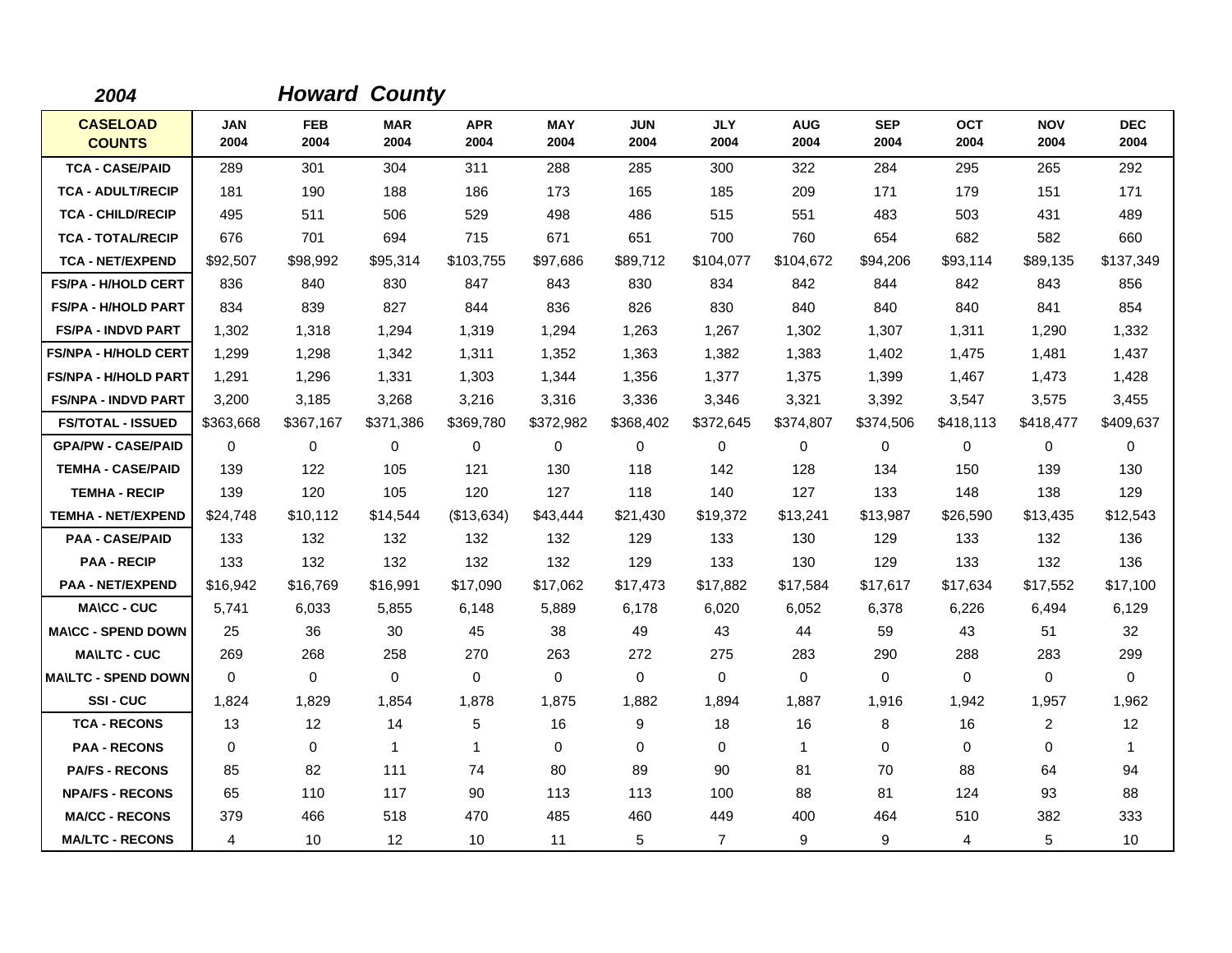| 2005                                   |                    |                    | <b>Howard County</b> |                         |                    |                    |                    |                            |                    |                    |                    |                    |
|----------------------------------------|--------------------|--------------------|----------------------|-------------------------|--------------------|--------------------|--------------------|----------------------------|--------------------|--------------------|--------------------|--------------------|
| <b>APPLICATIONS</b><br><b>ACTIVITY</b> | <b>JAN</b><br>2005 | <b>FEB</b><br>2005 | <b>MAR</b><br>2005   | <b>APR</b><br>2005      | <b>MAY</b><br>2005 | <b>JUN</b><br>2005 | <b>JLY</b><br>2005 | <b>AUG</b><br>2005         | <b>SEP</b><br>2005 | <b>OCT</b><br>2005 | <b>NOV</b><br>2005 | <b>DEC</b><br>2005 |
| <b>TCA - RECD</b>                      | 91                 | 40                 | 67                   | 63                      | 69                 | 84                 |                    |                            |                    |                    |                    |                    |
| <b>TCA - APPRVD</b>                    | 17                 | 30                 | 25                   | 26                      | 34                 | 42                 |                    |                            |                    |                    |                    |                    |
| <b>TCA - N/APPRVD</b>                  | 48                 | 57                 | 54                   | 39                      | 48                 | 66                 |                    | NEW FORMAT AS OF JULY 2005 |                    |                    |                    |                    |
| <b>TCA - CLOSED</b>                    | 33                 | 28                 | 28                   | 28                      | 21                 | 30                 |                    |                            |                    |                    |                    |                    |
| <b>FS/PA - RECD</b>                    | 24                 | 20                 | 35                   | 28                      | 25                 | 27                 |                    |                            |                    |                    |                    |                    |
| <b>FS/PA - APPRVD</b>                  | 30                 | 15                 | 37                   | 27                      | 32                 | 28                 |                    |                            |                    |                    |                    |                    |
| <b>FS/PA - N/APPRVD</b>                | 6                  | $\overline{4}$     | 4                    | $\overline{\mathbf{4}}$ | $\overline{a}$     | 5                  |                    |                            |                    |                    |                    |                    |
| <b>FS/NPA - RECD</b>                   | 217                | 164                | 235                  | 290                     | 218                | 243                |                    | NEW FORMAT AS OF JULY 2005 |                    |                    |                    |                    |
| <b>FS/NPA - APPRVD</b>                 | 134                | 141                | 177                  | 241                     | 182                | 221                |                    |                            |                    |                    |                    |                    |
| <b>FS/NPA - N/APPRVD</b>               | 68                 | 66                 | 67                   | 92                      | 89                 | 68                 |                    |                            |                    |                    |                    |                    |
| <b>TEMHA - RECD</b>                    | 57                 | 39                 | 64                   | 57                      | 46                 | 47                 |                    |                            |                    |                    |                    |                    |
| <b>TEMHA - APPRVD</b>                  | 8                  | 6                  | 10                   | 21                      | 15                 | 18                 |                    |                            |                    |                    |                    |                    |
| <b>TEMHA - N/APPRVD</b>                | 41                 | 44                 | 51                   | 48                      | 42                 | 52                 |                    |                            |                    |                    |                    |                    |
| <b>TEMHA - CLOSED</b>                  | 15                 | 14                 | 16                   | 21                      | 16                 | 12                 |                    |                            |                    |                    |                    |                    |
| <b>PAA - RECD</b>                      | 3                  | $\mathbf{1}$       | $\mathbf{1}$         | 1                       | $\mathbf{1}$       | $\mathbf{1}$       |                    |                            |                    |                    |                    |                    |
| <b>PAA - APPRVD</b>                    | 4                  | 1                  | 3                    | 3                       | 6                  | 1                  |                    |                            |                    |                    |                    |                    |
| <b>PAA - N/APPRVD</b>                  | 1                  | 0                  | 0                    | $\pmb{0}$               | 0                  | 0                  |                    |                            |                    |                    |                    |                    |
| <b>PAA - CLOSED</b>                    | 5                  | $\overline{2}$     | $\overline{4}$       | $\mathbf{1}$            | 5                  | $\overline{2}$     |                    |                            |                    |                    |                    |                    |
| <b>MA/CC - RECD</b>                    | 546                | 402                | 609                  | 483                     | 448                | 549                |                    |                            |                    |                    |                    |                    |
| <b>MA/CC - APPRVD</b>                  | 441                | 408                | 493                  | 414                     | 406                | 531                |                    |                            |                    |                    |                    |                    |
| MA/CC - OTO                            | 4                  | $\overline{2}$     | $\mathbf{1}$         | 0                       | 0                  | $\mathbf 0$        |                    |                            |                    |                    |                    |                    |
| <b>MA/CC - N/APPRVD</b>                | 281                | 250                | 261                  | 286                     | 273                | 334                |                    |                            |                    |                    |                    |                    |
| <b>MA/LTC - RECD</b>                   | 6                  | 10                 | 11                   | 12                      | 13                 | 17                 |                    |                            |                    |                    |                    |                    |
| <b>MA/LTC - APPRVD</b>                 | $\overline{7}$     | $\overline{2}$     | 20                   | 14                      | 17                 | 16                 |                    |                            |                    |                    |                    |                    |
| <b>MA/LTC - OTO</b>                    | 0                  | 0                  | $\mathbf 0$          | $\mathbf 0$             | 0                  | 0                  |                    |                            |                    |                    |                    |                    |
| <b>MA/LTC - N/APPRVD</b>               | $\mathbf{1}$       | $\mathbf 0$        | 16                   | 14                      | 12                 | 13                 |                    |                            |                    |                    |                    |                    |
| <b>SSI-RECD</b>                        | 14                 | 19                 | 21                   | 21                      | 20                 | 33                 |                    |                            |                    |                    |                    |                    |
| <b>SSI - APPRVD</b>                    | 23                 | 21                 | 23                   | 21                      | 21                 | 111                |                    |                            |                    |                    |                    |                    |
| SSI-OTO                                | 0                  | 0                  | 0                    | $\mathbf 0$             | 0                  | 0                  |                    |                            |                    |                    |                    |                    |
| <b>SSI - N/APPRVD</b>                  | 5                  | 6                  | $\overline{7}$       | 9                       | 9                  | 18                 |                    |                            |                    |                    |                    |                    |